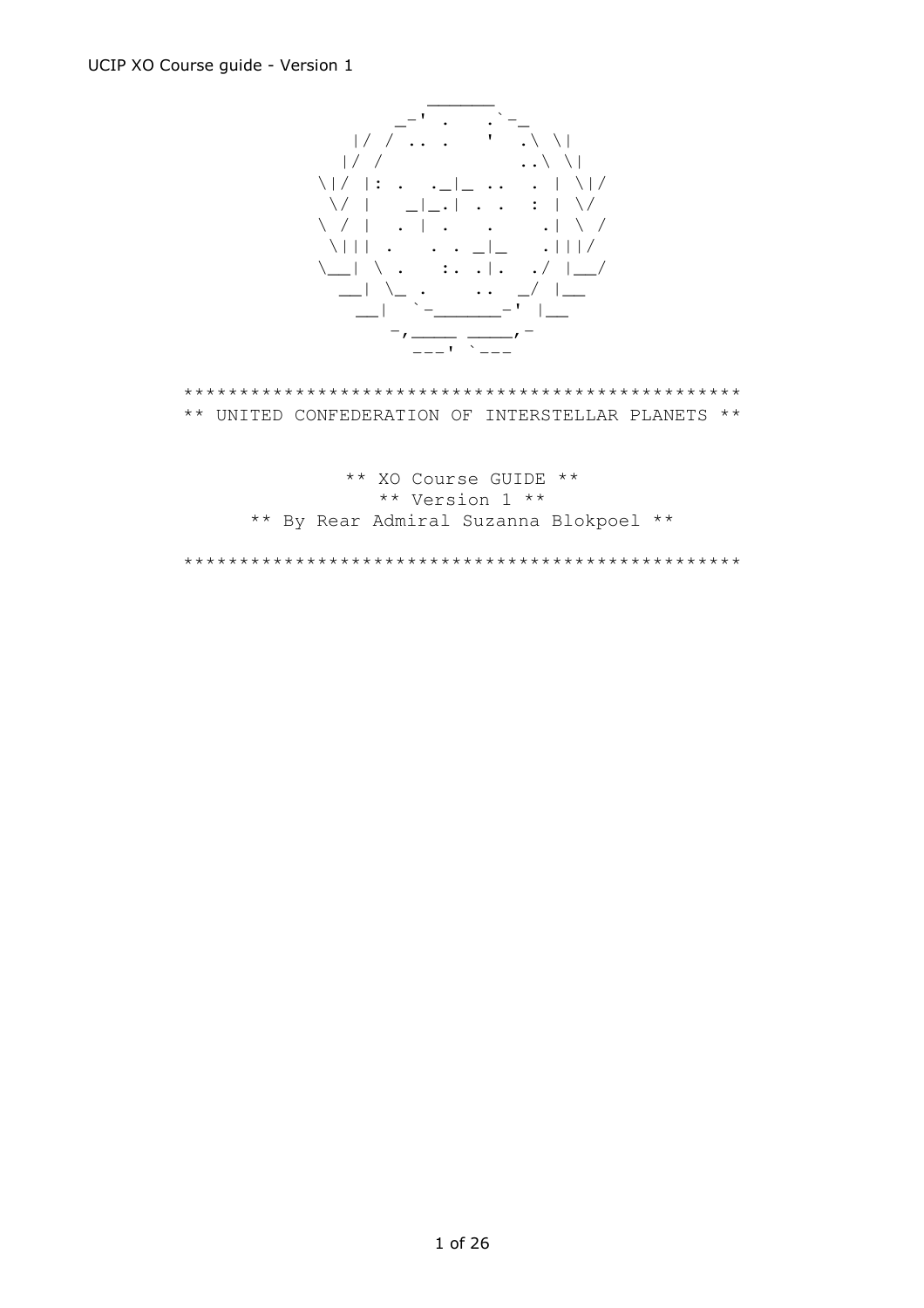# 1. Introduction

Welcome to the XO training course! In this course, we will go over what it means to be an XO, the bigger picture up from being a Department Head, and also look at what is needed to become a CO in the future. We will build on the material covered in the Senior Officer Training course and continue that to the next level.

The reason to also cover the basics of COing is simple, as XO, you may need to step in and run the SIM in case your CO is on LOA. As many have said, theory isn't everything, and that is very true. At the same time, you need to know what you can and can't do, what you should and shouldn't do both as XO and as CO, so that when it becomes necessary to step in for your CO on a temporary basis, or even move up into the CO spot, you know at least in theory what it takes. As a result, this guide will draw heavily on the Command Course guide and will in many section refer to that.

To pass the course, you will need to score 80% or higher on a theory exam and pass the practical portion of the course. And as a reminder, this is not a pass or fail course, if you do not make it to 80% on the first attempt, we will work with you on the issues that need more work until you do make it to the 80%.

Although through out the guide we refer to CO and XO, the concepts are also valid for non Trek SIMs and in those cases, just substitute CO with Game Master and XO with Deputy Game Master.

2. What is an XO, and what are the duties of an XO

This is in many ways varied, we can write an entire book about this, and often for each CO it will be different. What will be covered here are some of the basics of what is expected of an XO.

2.1 What is an XO.

Above all, the XO helps run the SIM. The XO is the right hand of the CO. That means assist in all the duties that the CO has, both IC and OOC. The difficulty is in knowing when to step in and when not. Some COs have difficulty in delegating some of their responsibilities, others are more than happy to delegate. This includes logging / IRC Participation, SIM reports, welcoming new SIMmers, running parts of the plot, maintaining the website, keeping in touch with the crew, helping the Department Heads and other crew members were necessary, keeping track of the log count and (if used on the SIM) promotion points.

An XO is a jack of all trades, who communicates well with both the CO as well as the crew. The XO is someone who is supportive of the CO and the plot and through that to the SIM. Also, an XO should be proactive, in logging and in contact with the CO. A regular question to the CO should be: "Anything specific you want me to do?" A regular questions to members of the crew should be, "Is everything ok? Are you having fun? Anything we can do to help or make it better?"

Every SIM command team is different. Its possible for a new CO to have a former CO or Division Commander as an XO just as likely as it is for an experienced CO to take over a SIM and name XO who's only been with the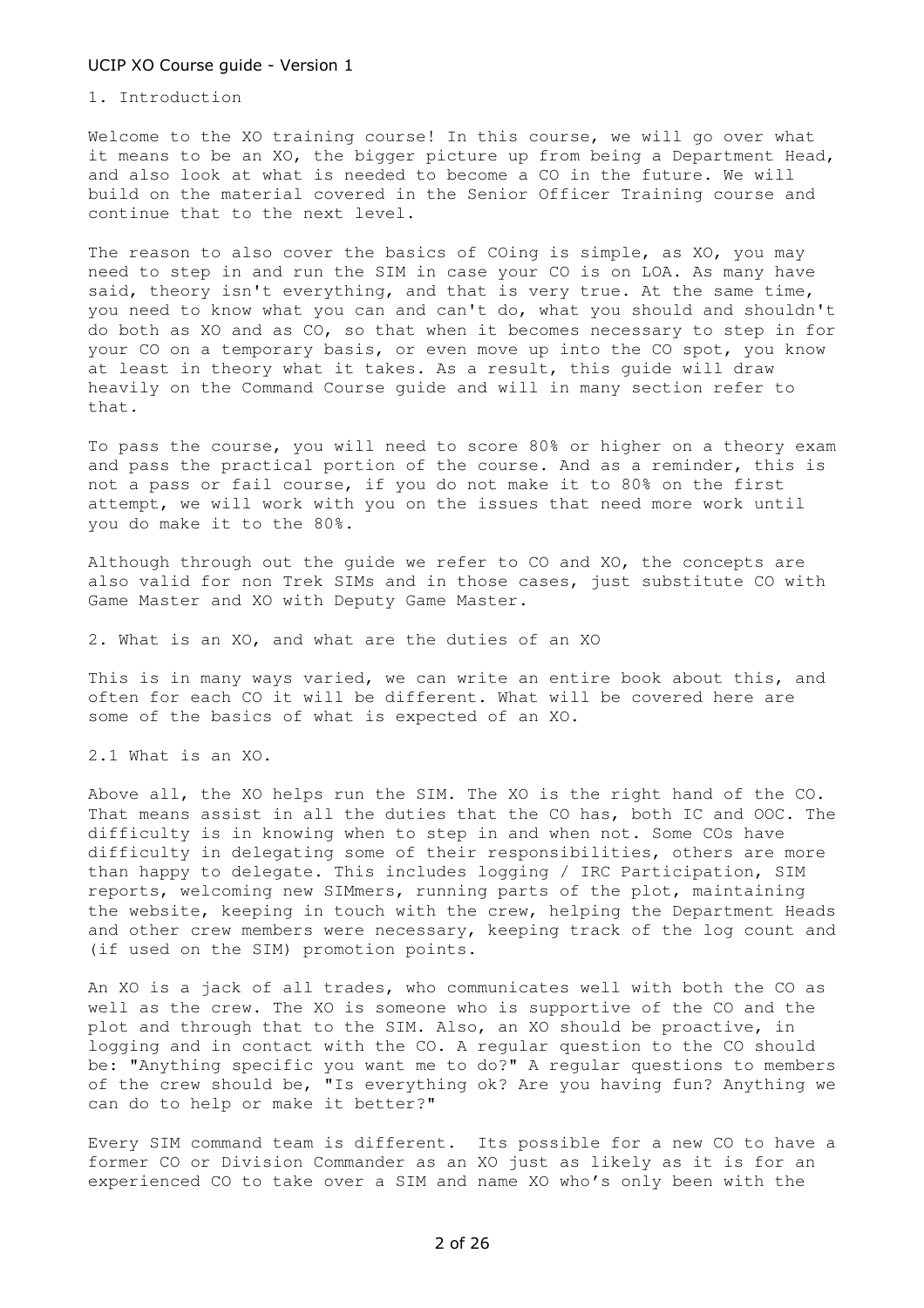SIM/organization a short while. Dynamics of each team change and can change over time.

Only when you keep asking those questions, will you get an idea of when you can and should step in and when not. Those are the questions that will see you get to know your CO and crew on a SIMming basis.

1.2 Duties of an XO

On the IC side of things, let's look at what is expected, taken for the majority from the Command Course guide.

As a character in the simulation, the First Officer is the Captain's hypothetical third arm and second mind. Thus, the job covers a complex set of in-simulation responsibilities. When on the bridge (if a shipbased SIM) with the CO, the XO should offer courses of action and advice by asking for information from the bridge officers, and making expected command orders (eg. going red-alert when encountering hostile threat) which the Captain needn't worry about. Unless ordered or expected otherwise, the First Officer's place is on the bridge with the Captain, (this is even more true on an IRC SIM).

Another duty is commanding the SIM in place of the CO (unless the Captain is incapacitated or unavailable, this should be an explicit order). In this situation the XO takes on most responsibilities, notifying the CO if his attention is required. Notification should be given to the Commanding Officer about incoming communication, security alerts, and other important issues; minor problems need not be reported to the CO if the XO can handle the problem. If the CO is incapacitated or unavailable, then the XO takes all responsibilities until the CO is available and fit to resume command.

There are some Non-bridge duties which are common or expected of the First Officer. These include, but are not limited to, advising the Captain during diplomacy, leading away teams, ensuring the Captain's safety when he must leave the ship, and keeping tabs on how the crew feel about the Captain. It is also common for a CO to have the XO personally oversee important tasks elsewhere on the ship, eg. moving critical supplies into storage.

From an IC perspective, the XO often deals with the personnel specific issues before giving recommendations to the Captain (remember Riker and Troi doing crew evaluations?) In Email SIMs, an XO can do follow up logs with Department Heads following a CO log with orders, and IC talk to them to find out how they are doing with their tasks.

On an OOC basis, in IRC, one of the out of character duties of the XO include bringing the crew to attention before and after the simulation. The XO usually plays the characters on the view-screen (preferably changing nicknames before doing so) that the ship encounters. Simulations are different in the respect of what OOC duties are assigned to the XO and what duties are not. As the Executive officer, it is key to talk to your Commanding Officer and find out exactly what is expected of you, before you step onto the bridge for the first time.

As mentioned before, it is always important to keep in touch with the CO on an OOC basis. Talk in email or in a chat medium, about the current (for email) or up coming plot. The CO needs to make sure that the XO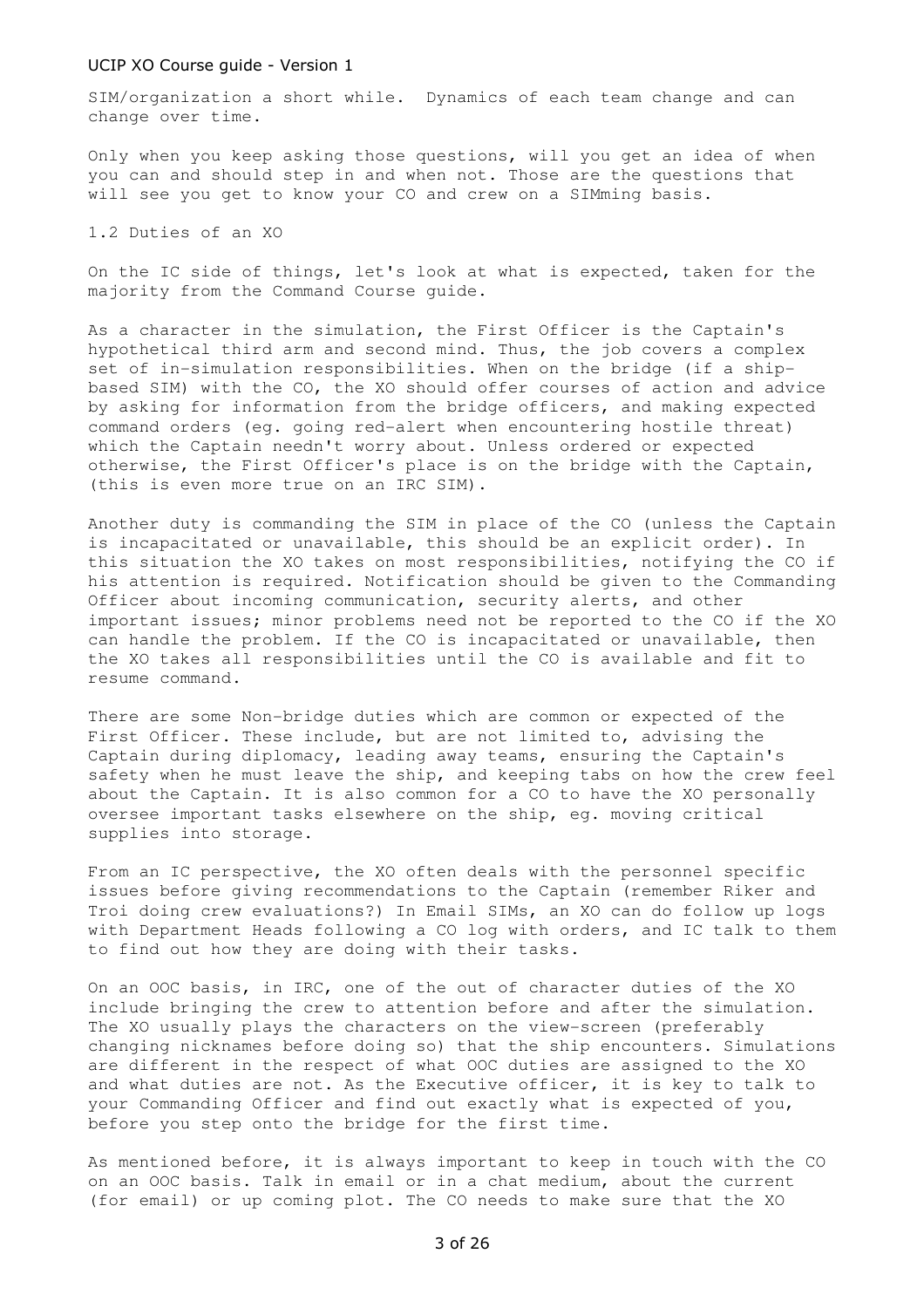knows what the overall direction of the plot is so that the XO can help run the plot. If you, as XO, feel you do not have enough information, keep asking the CO and making contact with the CO about it.

Another key thing to remember is that as XO, you are part of the Command Team, and you have to lead by example, at all times!

3 Specific Command topics

In this section, we will cover some of the basics of command, and for a large part, these are taken straight out of the Command Course guide with additional comments and guidance. I am not going to cover all of the topics of the Command Guide, just the key ones that you are likely going to have to assist with. Once you have completed reading this guide, I do recommend you go through the Command Guide as well, so you can see the even bigger picture.

3.1 Chain of Command

In any organisation, especially one that is based on a military structure like the various fleets are, there is a Chain of Command to the top level President.

Dept. Head -> XO -> CO -> Section Manager-> Divisional Director -> Vice President ->President

Those Sims that have either First Force Teams or a Full Unit, Marine Detachments or Civilians or all three have to account for those subchains. While the Marine Cmdr or Civilian Governor can run separate plots for their respective people, they ultimately report to the CO/XO of the SIM they are a part of and should provide the courtesy of informing the CO/XO of their plot plans so the Command Team knows what's going on and whether anything might clash. Ie. Marine Cmdr may want to run 'war games' off ship/planet but CO/XO wants to use the Marines in the main colony plot…they need to keep each other informed.

Marine -> Marine Cmdr -> XO -> CO -> Section Manager-> Divisional Director -> Vice President -> President

Operator -> Team Leader/Unit CO -> XO -> CO ->Section Manager/FFCO-> Divisional Director -> Vice President ->President

Civilian -> Civ. Governor -> XO -> CO ->Section Manager-> Divisional Director -> Vice President ->President

That means that an assistant with a problem should first go to the Dept. Head, if it can't be resolved, it goes to the XO. From there if unresolved it will go to the CO, Section Manager, Divisional Director etc. In the case where for instance, the Subfleet Commander is also the CO, the matter will be automatically deferred to the Deputy. When you are asked to deal with an issue, it is good to keep the CO informed and CC or BCC emails to the Command list of the SIM.

The chain of command will be enforced and not bypassed. There have been instances that a CO, for instance, has bypassed a Section Manager and gone straight to the Divisional Director. The opposite has also happened and people up the chain have gone straight to COs rather than work through the Chain of Command.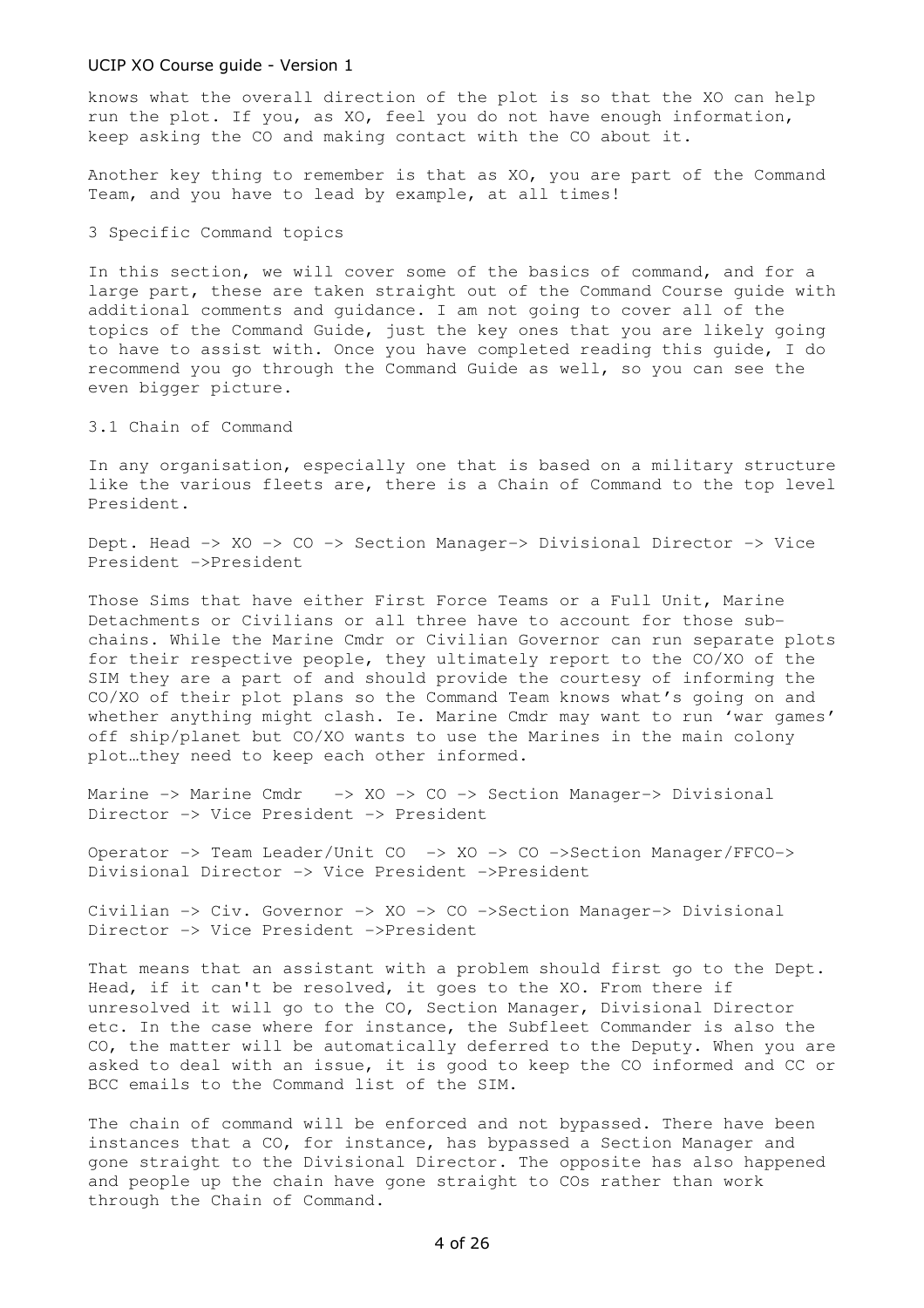If you do jump the chain of command, don't be surprised if you are told to follow the chain, and to take it to the right person. Anybody found jumping the chain of command will be referred back to the right person in the chain. There is a major effort going on in the UCIP to improve our communications, and we need your help in doing so. Jumping the Chain of Command does not help our attempt to improve communications; it also shows a lack of respect to the officer being left out in the chain.

# 3.2 Setting the Example

As you can see, there are a lot of things for a leader to do. Each leader is going to do these things a little but different from another leader. And that is all right. Still, there is one thing that every leader of a simulation wants to do and that is set the example!

Setting the example is the most crucial part to your job descriptions. Often the crew you lead will learn most of what they know about Simulations and Command from your example. You are their model of what a Commanding Officer or Executive Officer is. Your ideals will become their ideals, your skills you will pass along to them. If it looks like you think you can do things in a sloppy fashion, the crew will soon think they can too. If you're always talking about how a plan you have won't work, that's what your crew will think as well. However, if you are enthusiastic, they will be enthusiastic as well!

#### 3.3 Edification and Respect

Linked closely with setting the example is that Command Team Officers are expected to have a professional and respectful attitude when dealing with our peers in UCIP. Yes, this is a game, but we still need to bear professionalism in what we do in mind, regardless of personal feelings, especially when you get to the level of XO, CO and higher.

It's a simple concept: treat people the way you want to be treated yourself. Your Divisional Directors expect you as Command Officers to set an example and to lead by this example. We can not ask people to do what we are not prepared to do ourselves.

This also has to do with edification, talk positive about people. The dictionary definition of 'to edify' states: To instruct, especially for moral and personal improvement. What does it mean in practice... Talk positive about those on your level and your superiors to those under your command and treat everyone, regardless of status or who they are with respect. Think about it... if you were to talk negative about your superiors to your crew. It not only makes the superior look bad, but also the UCIP and you, yourself, will look bad... But what is there to stop your crew from talking equally negative about you to their peers and those under their command? They will do as you do, not as you say.

We all need to blow of steam at times and are unhappy about things happening. That is understandable, but don't complain down the chain of command, to your crew. If you feel the need to blow off steam, talk and complain UP the chain of command.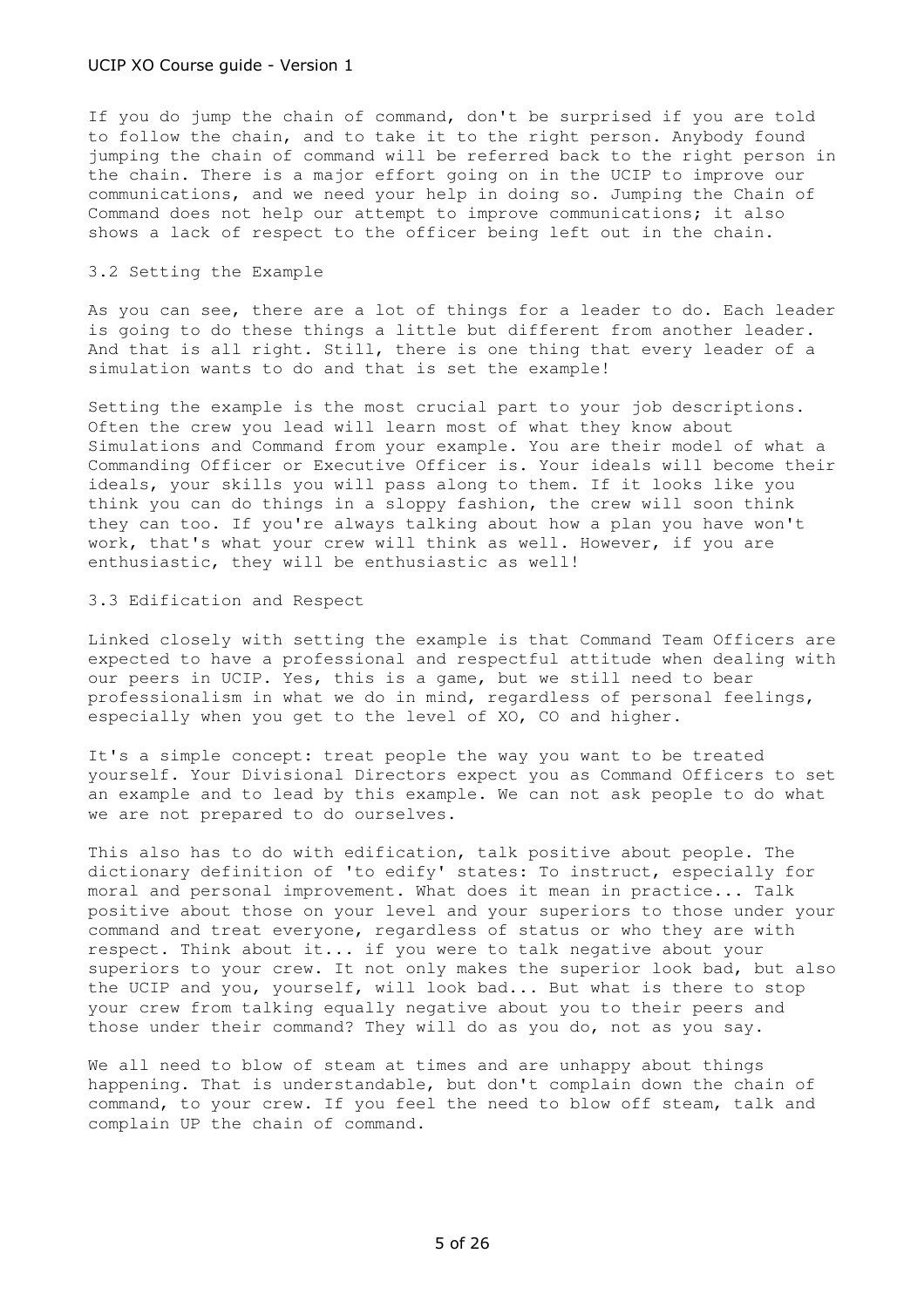3.4 Potential Problems

Below are some potential problems you may encounter while running a SIM and ways to compensate/adapt to them.

3.4.1 SLOW simulation (How to keep it alive)

At times, a simulation may run slowly. Primarily, this is due to key officers not having much to do, being incompetent in playing their role, or experiencing networking/Email or OOC RL trouble. When the simulation is going slowly, and network trouble is not suspected, prompting key officers into getting more involved is a first step. Asking for more input from them, or ordering them into doing a long-term activity like keeping watch for certain conditions, going to a part of the ship to fix something, etc. The XO should be watching for occasions such as this and should handle them personally if possible.

In Email, this can be done by posting a log, specifically asking them for, or ordering them to do the above mentioned suggestions, or doing a joint log with them. It is not advisable to create a completely new subplot in an attempt to speed up the plot in these circumstances. This could only cause (more) confusion with the officer involved and even the rest of the crew. Remember to leave enough time for the existing subplots to develop in Email.

Also check whether an officer that seems quiet or hesitant is such because of their incompetence in playing their role. They may need coaching in what they need to do, or in a more extreme case, asking them to yield their post to another crewmember.

Part of the job of the Executive Officer is to make sure that the crew is able to do their duties. The CO may flag out a specific individual to the XO so that the individual may be instructed in message on what to do in IRC, or in email SIMs with OOC Emails or IC interaction. The XO is an extension of the Academy in the effect that it is their responsibility to ensure the training at the academy took hold and that individual is ready to do their job; if not... train them.

In case a crewmember or crewmembers seems to be experiencing network troubles in IRC, A CO can wait until they recover, or re-assign someone to take their place if possible. The main thing is to make sure the simulation continues despite the trouble of one officer, unless of course that officer is singularly important to the simulation. If a key officer is incapacitated in some way, and the CO feels that the situation will be resolved, it is appropriate to either use ACTIONs or PAUSE the simulation until they are able to recover.

In Email cases of a crewmember or crewmembers seemingly experiencing OOC problems that prevent logging, the CO can wait until they recover by speaking for that character in the mean time in your logs if required, or re-assign someone to take their place if possible in an acting position if the problems last longer. As in IRC, the main thing is to make sure that the plot continues despite the trouble of one officer, unless of course that officer is singularly important to the plot. A lot of this is learned through experience, so pay attention to your CO and observe how he / she paces the plot.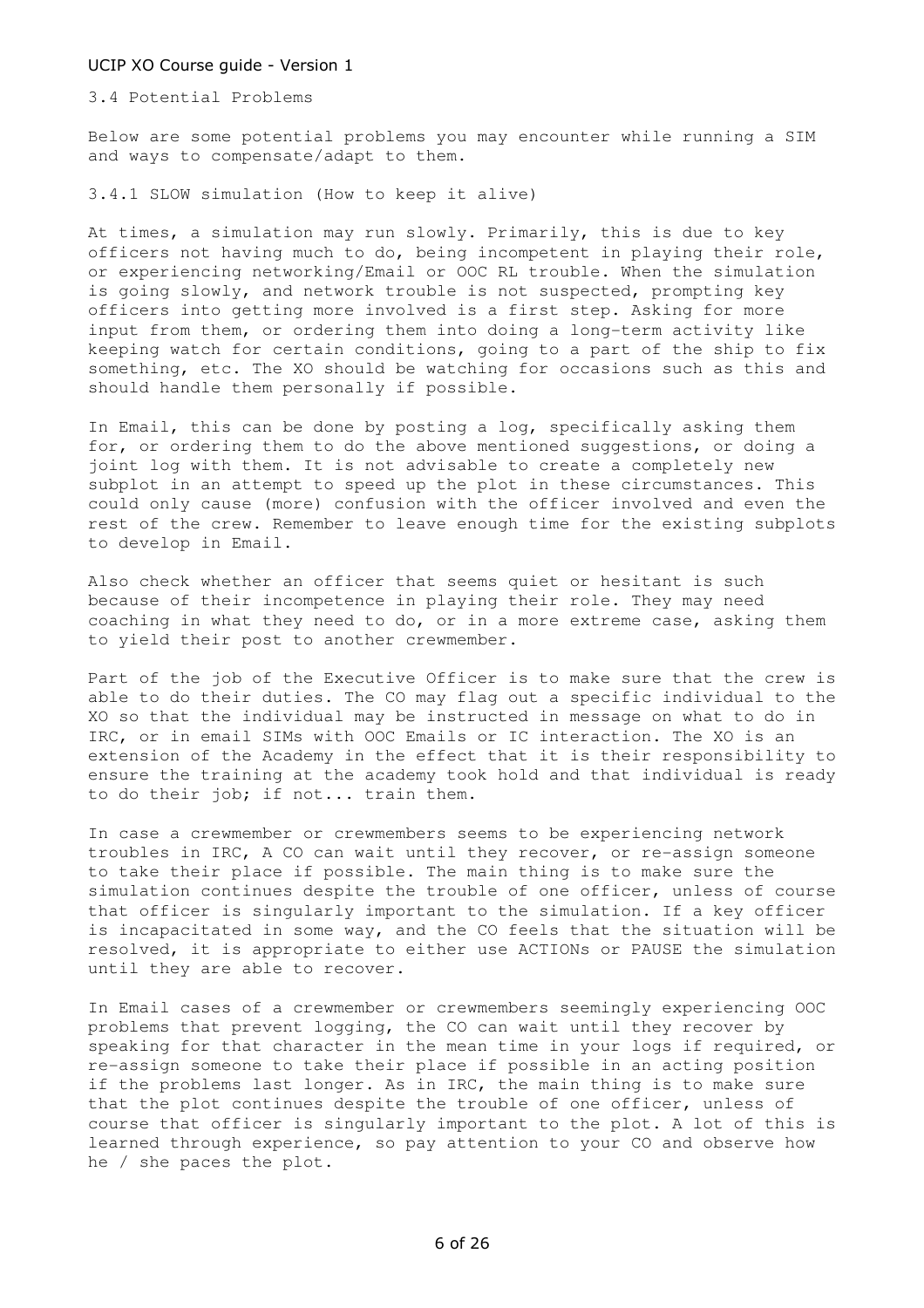3.4.2 LOSS OF CONTROL (How to keep it in-line)

Inexperienced members who freeze up during an IRC simulation, or stop logging in Email, are one thing, but one that causes loss of control is another. When faced with a situation where the plot is going where it's not supposed to, the CO / XO must determine why. In IRC if a particular officer is at fault, they need to be contacted in private, or if need be, in the channel with double brackets << >> to re-direct their playing to be more on the correct course of the plot.

In Email, if a particular officer is at fault, they need to be contacted in a private Email asking them what they had in mind for this subplot and pointing out that subplots with major implications to the main plot need to be cleared before being posted to the listserv.

If a log introduces a sub plot that is totally away from the plot direction you have in mind, a CO can send an OOC message over the listserv to retract the whole log, or part of the log. This should only be used as a \*total LAST RESORT\*, for instance in case of fleetplot where this log would impact on other SIMs in a major way. Generally speaking the CO and XO need to incorporate as much as possible from that log and only changing the very bare minimum of the details from the 'wayward' log in their own log to steer the plot back in the direction it needs to go. This shows not only leadership on command team's part, but also the ability to improvise and adapt to the circumstances. Because, if it has been posted IC in a log... it has become fact and has happened and it needs to be dealt with. The key of doing this is in the creation of a sequence of events, doing this you can make nearly anything fit into your plot.

Retracting a log should be AVOIDED at all cost and as said above, only ever be a LAST RESORT because the retraction of a log over the listserv not only crushes the self-confidence of the officer involved, he/she may not have been aware of the implications of their log, it also sends a message to the rest of the crew that will stifle their creative endeavours and their willingness to add to the plot for fear of a public retraction. If a log needs to be retracted or changed because it is impossible to 'fix' it in your own log, it would be better to contact the officer in question in private explaining the problem and asking them to change their log themselves, assuming that the circumstances in the plot allow for this of course.

In IRC, if it seems the loss of control is due to no one particular person, private notes to key officers, or an ACTION:, are likely what's needed. If the CO feels the need for a total stop in the simulation, at last resort the CO may use a PAUSE in order to calm a situation down and enable your crew to re-focus on the simulation. In Email, private emails to key officers, or a log from the CO or XO are likely what's needed to steer the plot back into the desired direction.

Note that there is potential for one member of the crew (or a guest) to intentionally attempt to crash the simulation. Don't tolerate it! In IRC, kick and ban the offender from the channel if they do not yield to warnings. If the crew all have Ops or Voice, Moderating the Channel (+m) is another way. In Email, remove the person from the listserv and change the setting of your listserv so only people subscribed to the listserv have posting access. In both cases report their behaviour to their CO if they belong to another simulation.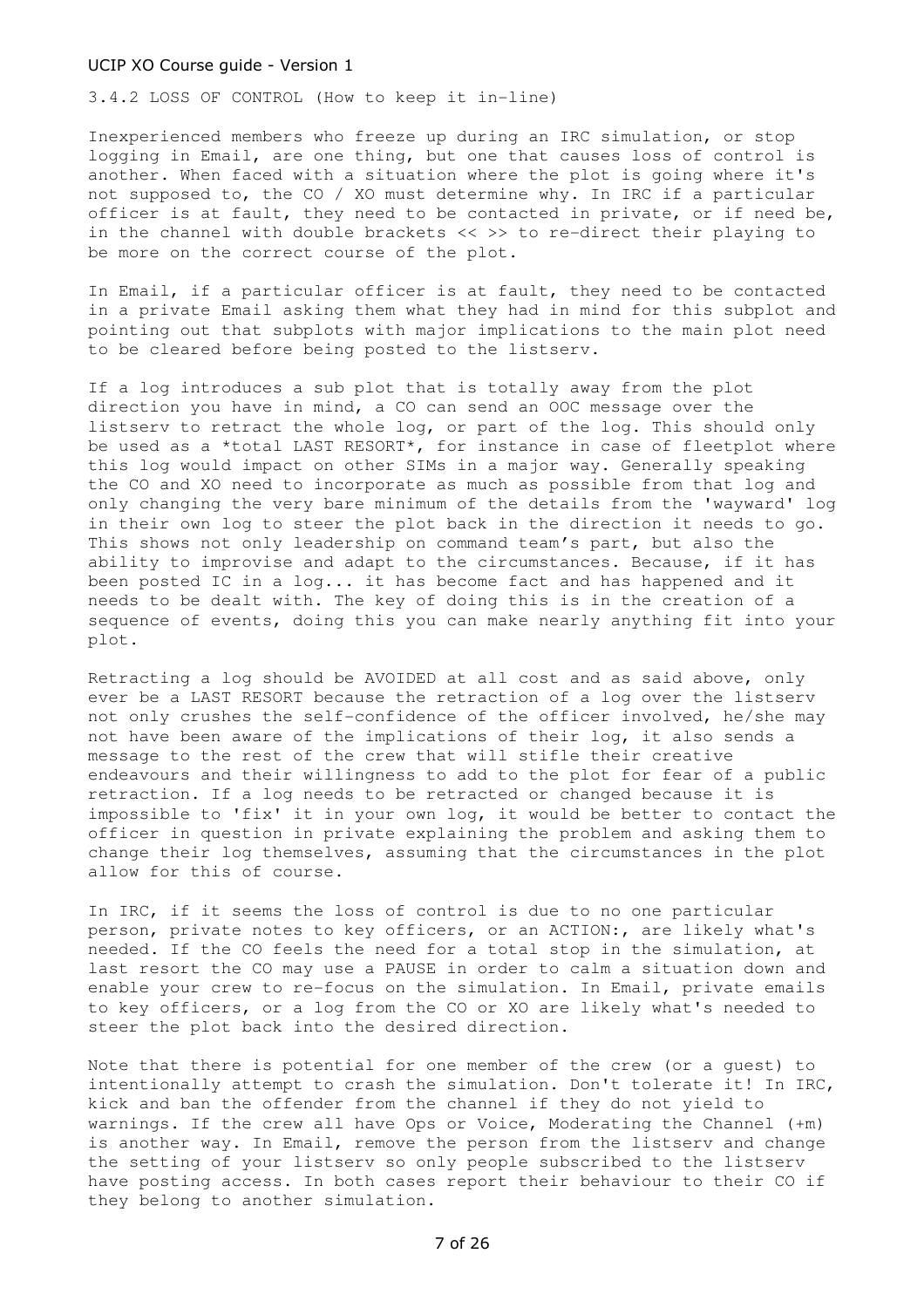3.4.3 TIME LINE ISSUES

In Email SIMs it's important to keep track of the timeline and regular time skips are necessary. Email SIMs do not use the ACTION command as such, as IRC SIMs do, to speed up the plot. It's up to the CO and XO to pace the plot in your logs and any necessary time jumps need to be made clear in your logs. Unlike IRC SIMs, OOC time is very rarely the same as IC time. Different crew members can be logging about the same thing at different points during the week. And in general it is best to avoid too many direct references to time in logs.

Care should also be taken as it's very easy to get stuck logging about events that take IC only a few days for several weeks of OOC time when that was not the intention. If this has happened, the CO needs to make sure that a time jump happens before the new plot starts.

Although the duty logs come first, the crew on Email SIMs needs time to do personal logs, and for that to happen IC time needs to pass. The crew needs time off duty to sleep and handle personal matters. Personal logs are very important in Email SIMs as they build the characters, they give an insight into them which will make it easier for other crew members to interact. As such, personal logs, promotes interaction among the crew, which in turn will help make them feel part of the team and that improves the overall quality of the SIM.

Crew members on IRC sims, can also log if they wish. It allows them to add in extra detail or to work on character development – Off duty time, convey something about their personality/background. While not essential, do add to the overall quality.

4. IC related Command Team issues

4.1 Beginning and Ending a Simulation

4.1.1 IRC:

This outline is used by most UCIP IRC SIMs, with some variations. Starting: Procedure to begin a simulation

Call for attention (usually done by XO). This is normally done with:

<CmdrKeen> ATTENTION ON DECK!

All crew should respond with ::attn::, then if it is the XO that called for attention, then (s)he should say:

<CmdrKeen> The crew is at attention, Sir ::attn::

Assign absentee and guest positions (optionally have everyone report their positions for the guests). Give mission, then ask for questions.

Start simulation. Usually like this:

<CaptKangaroo> \*\*\*\*\*\*\*\* BEGIN Simulation \*\*\*\*\*\*\*\*

Pausing: Procedure to stop a simulation in the middle (A pause is a very handy tool for a Commanding Officer to use however should only be used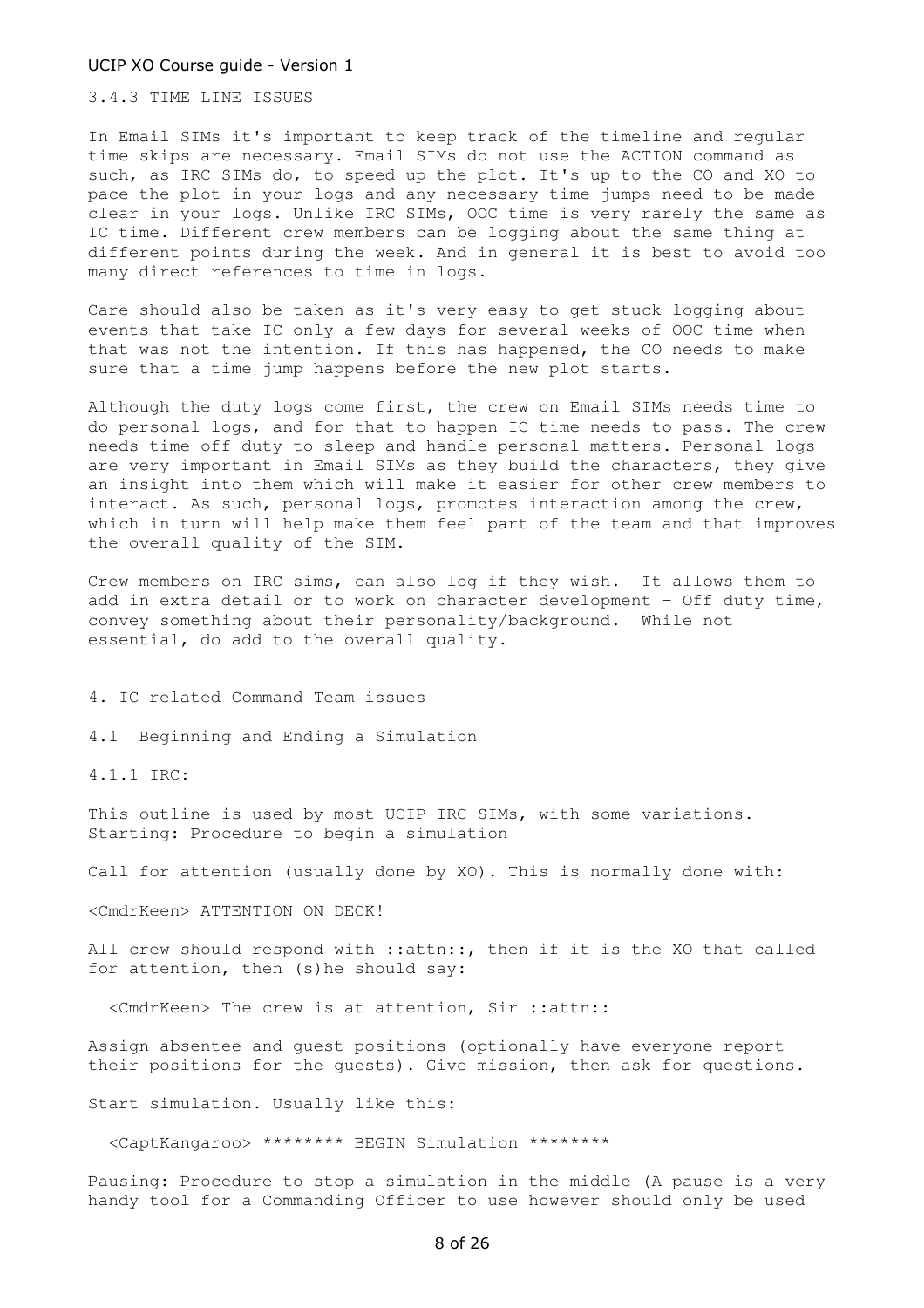when an ACTION can not resolve the conflict. A pause disturbs the flow of the simulation and should only be used in emergencies where private messages and IC actions can't resolve the conflict or if too many crew are lost in a netsplit to continue)

Pause simulation and call for attention. Example: <CaptKangaroo> \*\*\*\*\*\*\*\* Pause Simulation \*\*\*\*\*\*\*\* <CmdrKeen> ATTENTION ON DECK!

Then, the following: CO makes comments to resolve the situation which stopped the simulation A brief re-cap of what has occurred up to the pause. Crew is asked for questions.

Un-Pause simulation and continue with simulation. Example:

<CaptKangaroo> \*\*\*\*\*\*\*\* Resume Simulation \*\*\*\*\*\*\*\*

Ending: Procedure to end the simulation for the day

End simulation and call for attention. Example:

<CaptKangaroo> \*\*\*\*\*\*\*\* END Simulation \*\*\*\*\*\*\*\* <CmdrKeen> ATTENTION ON DECK!

Then, the following in whatever logical order: (most of them optional) CO makes comments Request for comments (NOT OPTIONAL) Promotion ceremony (if any are due – this is sometimes done at the start of the SIM by some CO's) CO reports what is planned for next week Crew is dismissed

Requesting for comments is NOT optional. There has also been a slight trend for making promotions before the simulation than afterwards; it is the decision of the CO to decide to do it then rather than after a simulation.

4.1.2 Starting and Stopping an Email plot

It's the CO's, or in the CO's absence the XO's, responsibility to start the plot. This is done by posting a 'plot starting log'. This log should contain enough background information and orders to set the scene, such that the rest of the crew has an indication of where the plot will be heading and they can then start logging accordingly.

Email plots don't always have a clear ending, as one plot sometimes rolls into the next. But where possible a concluding log, which has a short overview of the events that have happened, and perhaps a mention of the performance of the crew is advisable. An example would be to use a 'Captain's log, Stardate:...' for this purpose.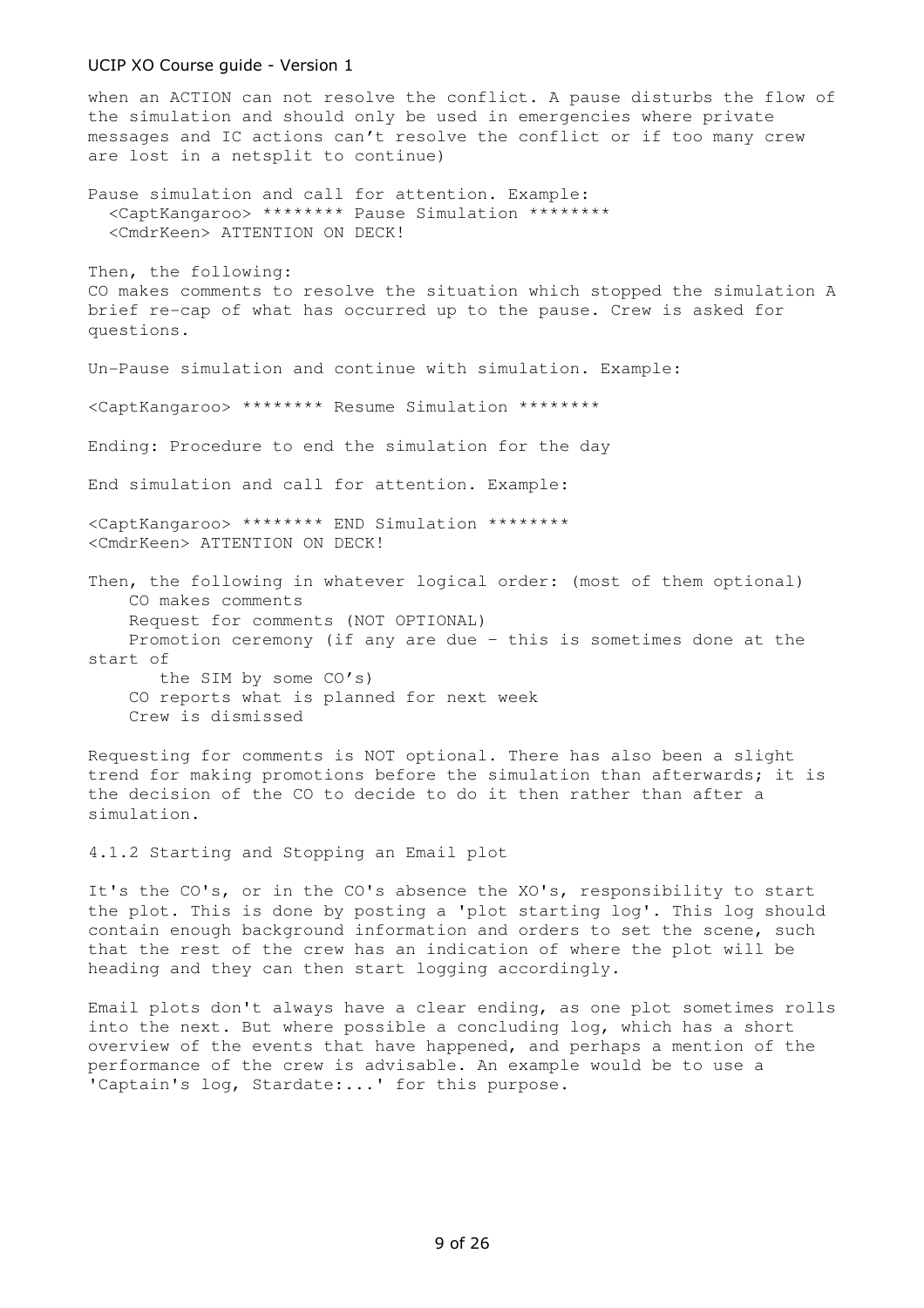4.2 Mission Briefings / Mission Statements / Plot Starters

There should be no need to introduce Mission Statements, or briefings to an experienced IRC simmer. In Email however, the plot doesn't start without a 'plot starting log' from the CO, or in the CO's absence the XO, it's their responsibility to start the plot. This log should contain enough background information and specific orders to set the scene, such that the rest of the crew has an indication of where the plot will be heading and what they need to do to get started in the plot. The plot starting log should paint a picture of the situation as it is at the moment and give a good indication of what can be expected, ie, what sort of direction the plot is going. The latter is done by issuing specific orders to all Departments Heads. They will then log accordingly, adding to the plot themselves as it develops. Remember, unless they are told IC in a briefing or other way, via message or comm badge.. they do not know things. The CO (or XO) needs to talk to your crew to get them started in the plot.

Remember that the CO has to look at the bigger picture, and needs to ensure that \*all\* your department heads are involved in the plot and are given information and orders in your plot starting log. They will then involve their assistants. If it is not possible to involve all the department heads, a small subplot can be created for them (or allowing them to create their own, discussing it with you of course) until they can be involved in the main plot.

It may be worthwhile to note that there are several types of missions, depending on what the CO (or XO) want your crew to simulation on a particular week or during a particular plot. The different kinds can be broken down into this list:

Exploration - Going to "uncharted sectors", and the like. Scientific - Investigating scientific phenomena, like "polarized nebula". Rescue - Investigating why a ship/outpost is experiencing trouble. Tactical - simulation involving combat, or military-related missions.

At times two or more Sims (or an entire fleet) may band together to a common plot, and often this may call upon more of one type of simulation than another. For instance, when a fleet-wide plot has many simulations fighting off an invading force, many simulations during this situation will be Tactical simulations.

Afterwards, there may be some Rescue simulations for fallen comrades. Two Sims that agree to become a two-ship mission of voyage on the outer rim of known space will have a lot of Exploration- and possibly Scientifictype simulations. And so on. On the whole and during times when the SIM is acting alone, however, a good mix of all types is a good idea in general. If you have any trouble knowing what each of these types involves, ask the instructor for examples.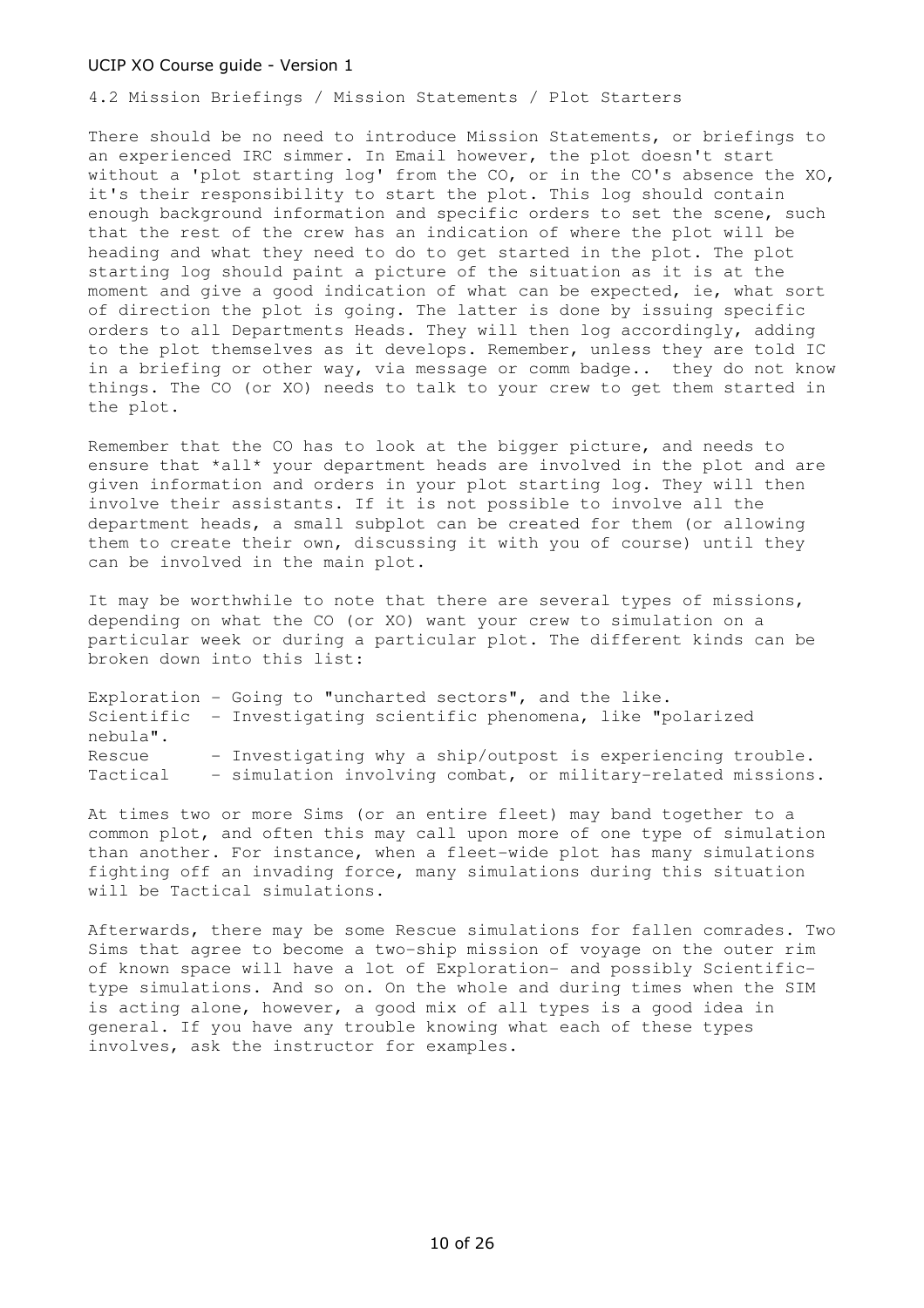# 4.3 Away Teams

Unless an Away Team mission is completely safe, e.g. dining on another secure ship, or going to a diplomatic gathering, the Captain should never lead an away team. Instead, this is the responsibility of the First Officer and (s)he selects the members of the team. The CO advises the XO on the selection of members of the away team in critical missions (taking OOC into account as well as the IC need for certain people). It is suggested that the XO be allowed the control to select his or her team as the XO will be the one working closely with the individuals.

When preparing for an Away Team, make sure to select the appropriate officers for the teams needs. Almost always take a Medical officer (preferably the CMO) along in case illness befalls the Team. Tactical and/or Security officers (and, a "team" of NPC security personnel if wanted) are a good idea for potential combat. Science, Chief Ops and Engineering are appropriate for situations that require scientific investigation or technological study/fixing.

As for equipment: Hand phasers and tricorders are usually appropriate for any situation where the Away Team is going into unknown situation, even if encountering hostilities doesn't seem likely. Type-III Phaser Rifles, on the other hand, are expected in case of an away mission where there will be hostilities. Environmental suits are needed for radiation, nonbreathable (or complete lack of) atmosphere, and zero-gravity environments. You might even want to bring transporter beacons in case you need them to come back to the ship.

Once the team is ready, the away team leader should contact the bridge (or a transporter chief, if your ship has one) to transport the team, then notify the ship once you successfully materialize. Keep it in mind to notify the ship often as the mission unfolds. As soon as the away team leaves the vessel, the away team leader is in command, regardless of rank.

During the Away mission, the command team needs to make sure to stay focused on accomplishing the goals, as opposed to concentrating too much on one find. Away missions have a tendency to prolong an IRC simulation beyond its normal time, which for some members puts a kink in their reallife schedule, or some may have back-to-back Sims since it may be the only day they have to sim. In addition, sometimes concentrating too much on fine details in a simulation simply produces a lesser-quality simulation than if it were kept moving.

As an away team leader you take on the functions and responsibilities for that team, that the CO has over the entire ship. As the leader you control the activities of the crew assigned to you. You must keep the plot moving along and be able to keep the team on task.

Like in IRC, in Email, Away missions have a tendency to prolong the plot, too. This can cause problems if the outcome of the Away Mission is crucial for the plot and takes too long to complete, resulting in the crew back on the ship not being able to move the plot forward. It's then the CO's responsibility to ensure that both sub-plots, the away team and what happens on board, keep enough pace and don't run too far apart in the time line.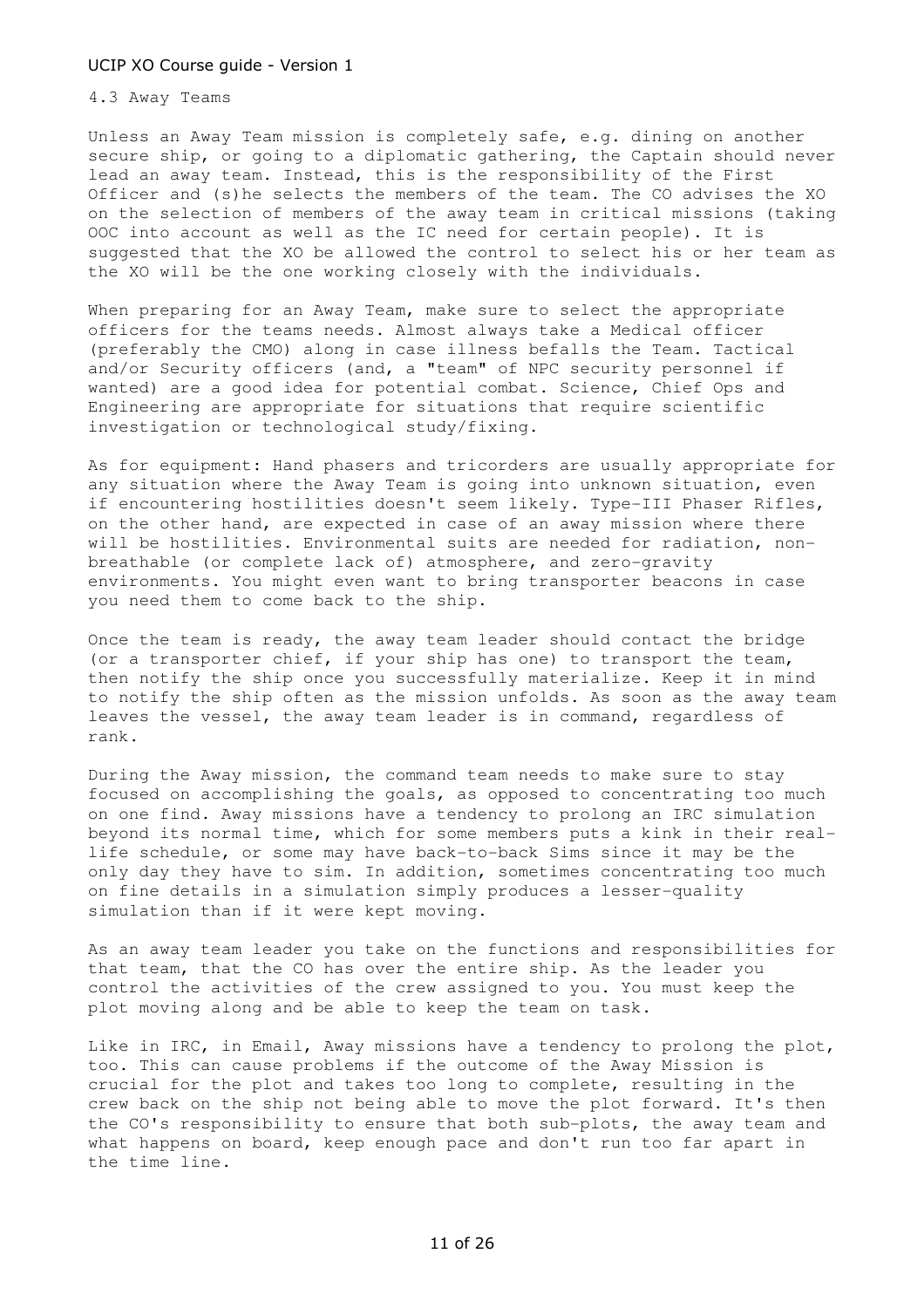4.4 Directing the plot

In Email, after the plot has been started and the crew has started logging based on the 'plot starting log', the CO will need to post logs as and when the plot requires it. Please remember that the general logging requirement is only one log a week and the crew will need \*at least\* 24 to 48 hours to respond to logs. In your logs, as CO, you need to clarify situations, make decisions, and in doing so steer the plot in the direction you want it to go.

It's the CO's and XO's responsibility to ensure that the logs posted by the crew are tied into the main plot line and story. This is done by creating a sequence of events from the crew logs, confirming details established in those logs from the crew and on a regular basis establishing an overview of what has happened in your logs (the latter can be achieved by reflecting back briefly over what has happened in the last few hours/days for example) before moving the plot forward again. This is to make sure that the logs posted by the crew make sense within the plot, creating cohesion and become a story rather then stay loose and 'bitty'.

You can, and at times, will need to speak for some of your officers in your logs to ensure that your orders are carried out and for the plot to be moved forward. Care should be taken though that when you do, you portray the character correctly. Play it on the side of caution if you are unsure, and keep the conversation to a minimum without harming the log or the plot.

Attention to the \*DETAILS\* in the logs from your crew is \*CRUCIAL\*, and whenever possible you should use them. The logs from the crew need to be confirmed in the logs from the CO and XO. Not necessarily by quoting them literally, but by using the information given in those logs to move the plot forward and dealing with the situations in the subplots created by the crew. The crew wants and \*NEEDS\* to have the freedom to add to the plot, move it forward with their own ideas as well. They will become disillusioned and eventually drop out if they can't or if they \*feel\* they can't, and if they are always only filling in the bits after the event so to speak. They each have a great imagination, let them help you write the plot and unfold the story.

Having said that, the crew should be made aware that major changes to the plot should be cleared by the CO and/or XO before being posted to the list.

Extra subplots should only be introduced by the CO if the crew are not doing so themselves, or if the plot needs to be guided into a specific direction.

Unlike IRC SIMs, Email SIMs have more depth rather than width, and creation of subplots by the CO for the sake of it, is not encouraged. Too many subplots make the plot too complicated and confuse the crew. They won't know what to focus on and the result is half finished subplots that haven't had the opportunity to be properly developed because of time constraints and the possible confusion. This in turn will harm the overall quality of the plot and the SIM.

Also, be aware \*NEVER\* to end your log with a cliff hanger, it may look good for a general non-participating reader. But unless someone else in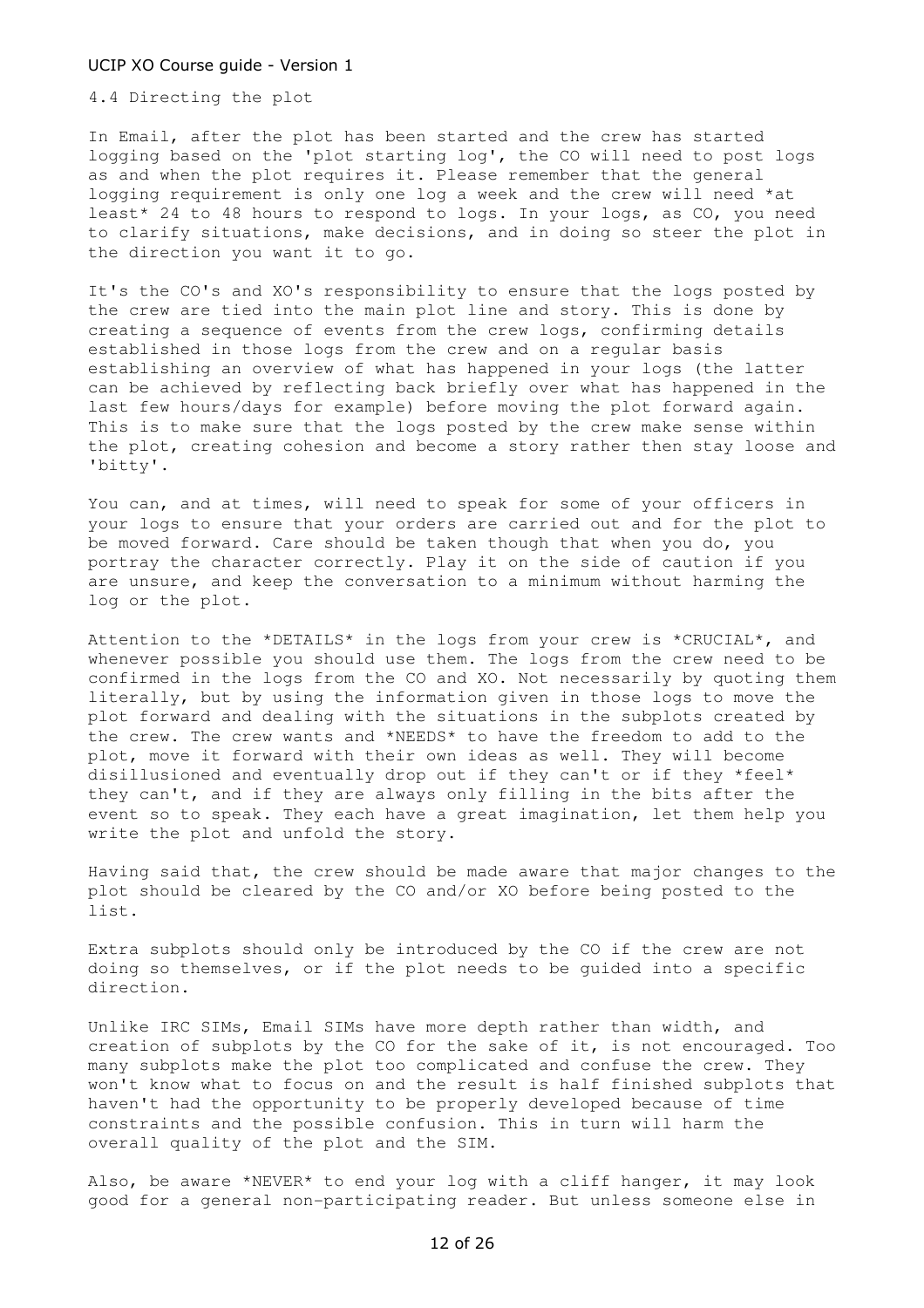the crew knows how you want to move the plot forward and will do so within 24 hours of your cliff hanger, such an end of the CO or XO's log will stop the plot dead in the water until one of you logs again and move the plot forward.

Email SIMs move slower then IRC SIMs, they are generally less 'action packed' in the sense of direct interactive action, but they more than make up for that in having more depth and background. Allow at least 24 to 48 hours for the crew to respond to logs and as CO you should not expect more then one log per week from each of your crew members.

It should also be noted that an Email CO has less \*direct\* control over the plot than an IRC CO. If something has been posted in a log, it \*has happened\* and you as CO and XO need to deal with it. It can not just be ignored. It requires the ability to improvise and adaptability on the part of the Email CO to be able to deal with the things your crew will add to your plot. Everything fits, otherwise we'll make it fit... and doing exactly that is half the fun of Email COing  $;$ -).

# 5. Administrative Tasks - OOC Duties of the Command Team

This section contains information, examples and options on ways to maintain the OOC requirements expected of a CO (or XO) in UCIP, while recognizing that all CO's will develop their own unique way of accomplishing the same goals. Again, this section for a large part has been taken from the command guide and only been slightly edited for this guide.

Some duties can be passed to the XO or 2XO to take care of. It helps them to understand what's involved in the background with running a SIM, and is something that should be encouraged. You, as XO should also ask your CO to help with the OOC side of the SIM. Having said that:

"You can delegate Responsibility, but you can't delegate accountability". This means a CO can pass on tasks to other members of the crew, but ultimately the CO is responsible for making sure they are done in a timely fashion. That does not mean that the XO or 2XO can just leave things be, if they realise that the CO is struggling then volunteer to help, and also, let the CO know that if YOU are unable to do something that you normally do for the SIM and do so before the CO asks why it wasn't done ;).

Tasks such as rosters, welcoming new crew whether they be new cadets or transfers from other SIMs. Promotions, especially those to LtCmdr and above, should only be done and authorised by the CO. Whether the CO does all of these or the XO takes part depends on the CO.

As you gain experience and confidence in the Command positions the Command Team will find what works best for them. There is no right or wrong way to these duties, but in some cases there are certain requirements of information which must be included.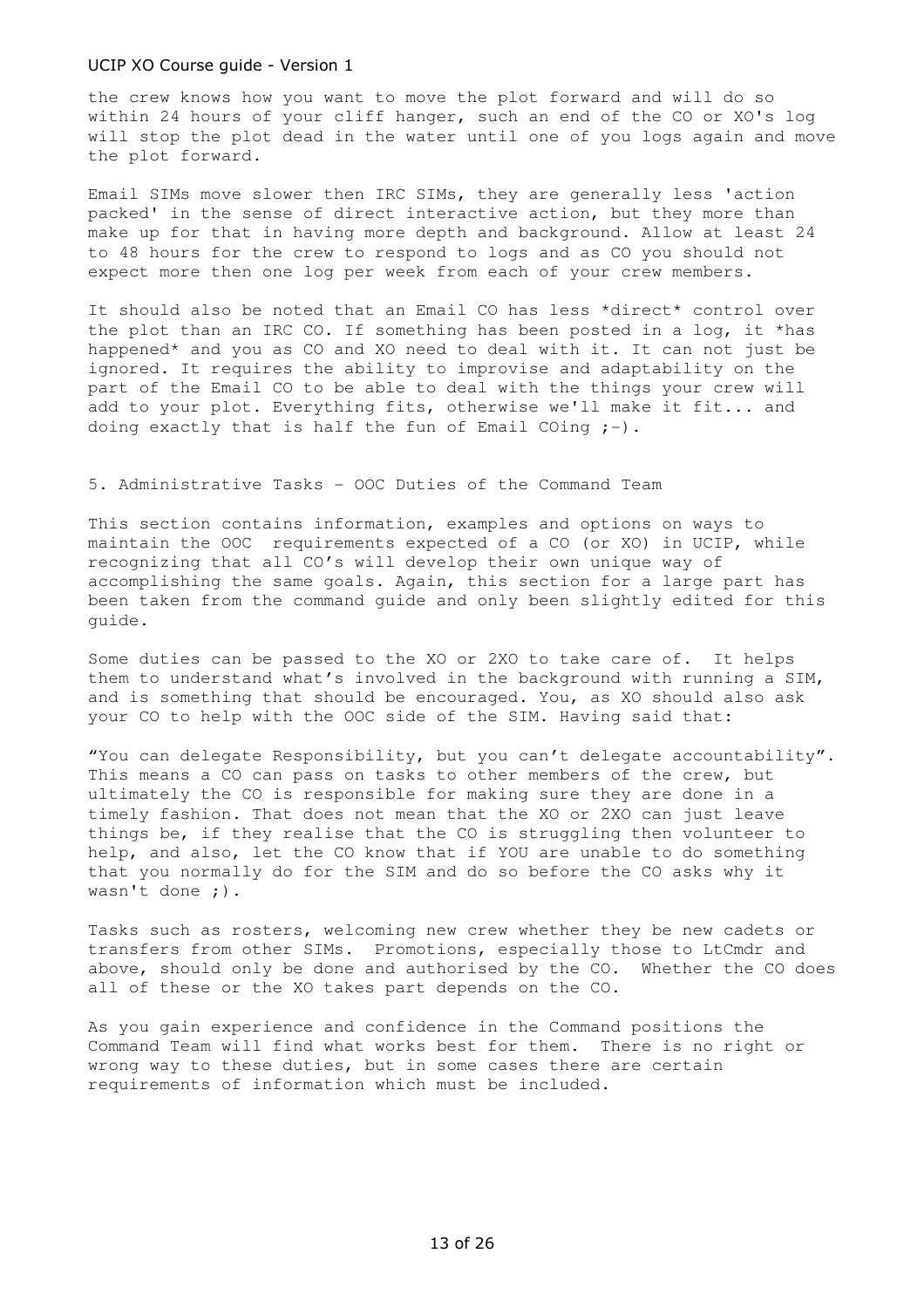5.1 Personnel Duties:

5.1.1 Roster:

It's surprising how often such a simple but important list can be neglected for months. Keeping a list of crew and their assigned position is important because your crew must know each other and what position they SIM in without having to guess; outsiders may also want to know who is in your simulation as well.

Given this importance, the roster should be kept accurate. The crew should receive regular updates via email, and it should preferably be accessible to others via a webpage. Don't rely on your crew to look up the roster on a webpage if you have it there already -- they can't be bothered enough -- so DO send them regular updates. Also, as a CO, make sure that your XO has an accurate roster even when the rest of the crew haven't received an update in a while; at some time they will need to become an ACO, and having an out-of-date or no roster is unhealthy to that week's simulation when that time comes (this is especially true for IRC SIMs).

Simply put, to make and keep a roster, make a list of all posts in your simulation, and fill in the name of the officer and their current rank next to that post. Add more details if you wish (species and gender are good to include). Then, make changes whenever something occurs -- a new recruit joins, a promotion, replacement/removal when a crew member leaves the simulation or goes AWOL for too long, etc.

When a cadet resigns, transfers, goes on an extended LOA, or even goes AWOL, they should b removed from the active roster but save all the information should be saved. There is always a chance you will be asked for that information in the future, and it might come in handy.

Also keep extra roster information in addition to what is published to your crew and the world -- last promotion dates, whether a cadet has gone through Academy, attendance/logs-done, and possibly other data. This data assists the CO in doing their job as a commander of a simulation.

What you use to keep this information is up to you... Some programs you could use to keep this information up to date could include:

Wordpad, Word, Excel (or some other version of spreadsheet). If you feel you can, even a database could be established to contain all the information. Remember though, make sure both you as the CO and your XO have the same program if you want to have a backup copy and the other is kept with an up-to-date copy.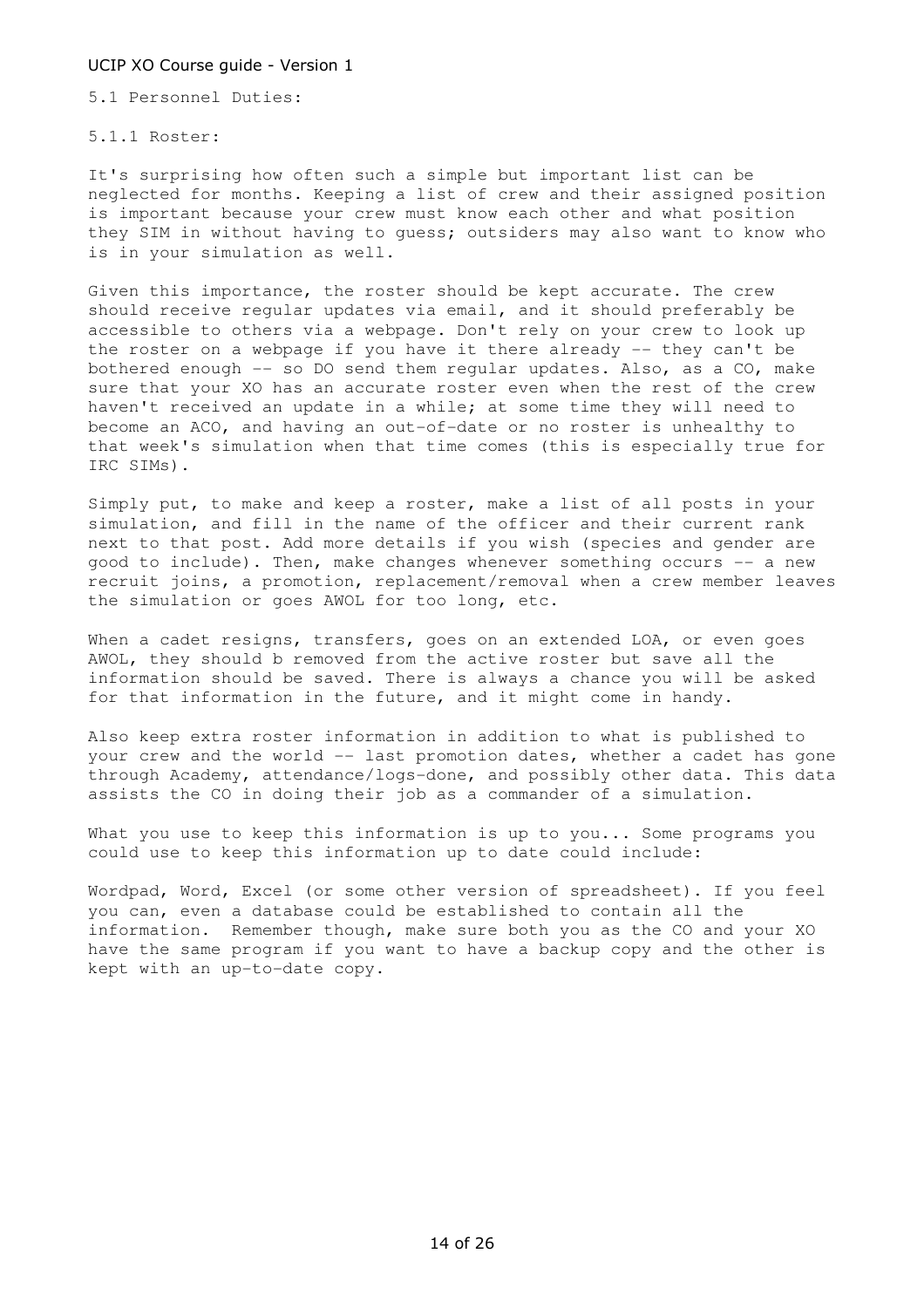The first two could look something like this:

CREW ROSTER:

| Position        | Name           | Rank       | Contact Email                    |
|-----------------|----------------|------------|----------------------------------|
|                 |                |            |                                  |
| Captain         | Kangaroo       | Captain    | bouncy@toomuch.tv                |
| First Officer   | Michael Keen   | Commander  | peewee@football.net              |
| Tactical        | Dana Sterling  | Lieutenant | dana@distraction.com             |
| Operations/Ops  | Zatharos       | Lieutenant | humpback@notre.ac.uk             |
| Navigator/Helm  | Ro Laren       | Ensign     | striking@dangerous.net           |
| Chief Engineer  | Rebo of Bab    | Cadet      | rebo@quack.com                   |
| Asst-1 Engineer | Zooty of Bab   | Cadet      | zooty@zoot-zoo.net               |
| Asst-2 Engineer | $-$ open $-$   |            |                                  |
| Chief Medical   | Musica Masters |            | Ensign musica@robotechnology.com |
| Asst-1 Medical  | $-$ open $-$   |            |                                  |
| Asst-2 Medical  | $-$ open $-$   |            |                                  |
| Chief Security  | Jenifer Riley  | Ensign     | badgirl@aliens.com               |
| Asst-1 Security | $-$ open $-$   |            |                                  |
| Asst-2 Security | $-$ open $-$   |            |                                  |
| Chief Science   | John Galen     | Lt. JG     | professor@startrek.com           |
| Asst-1 Science  | $-$ open $-$   |            |                                  |
| Asst-2 Science  | $-$ open $-$   |            |                                  |

An advantage of Excel (or some other version of spreadsheet) is you can use a tab for each crew member, recording the information required including attendance records. With this method, you can create a template then make enough copies for you current crew. Make sure you keep one blank to make a new tab for a new crew member. If someone leaves, you can move the tab to the end maybe using the template tab as the break between current and past crew.

# 5.1.1.1 Rosters and Transfers

This is the prime reason for keeping accurate and detailed records – eventually a crewmember may transfer to another SIM and like it or not, sometimes they don't keep their bios up-to-date. And it'll be Murphy's Law that the one that wants to transfer off is one of those that doesn't keep their bio updated.

The information needs to be provided to the new CO. Below is a very basic text record, (you could use other programs to record the information), but everyone has a text editor of some kind.

If you use a different program to record the information, you may need to convert it to a text form to send to the new CO via email.

A Simple text Crewmember record: Name: Dana Sterling Rank: Lieutenant Post: Tactical Email: dana@distraction.com

Promotion Dates: 240207.30 Lieutenant 240204.23 Lt Jnr Grade 240202.05 Ensign 240201.01 Joined as Cadet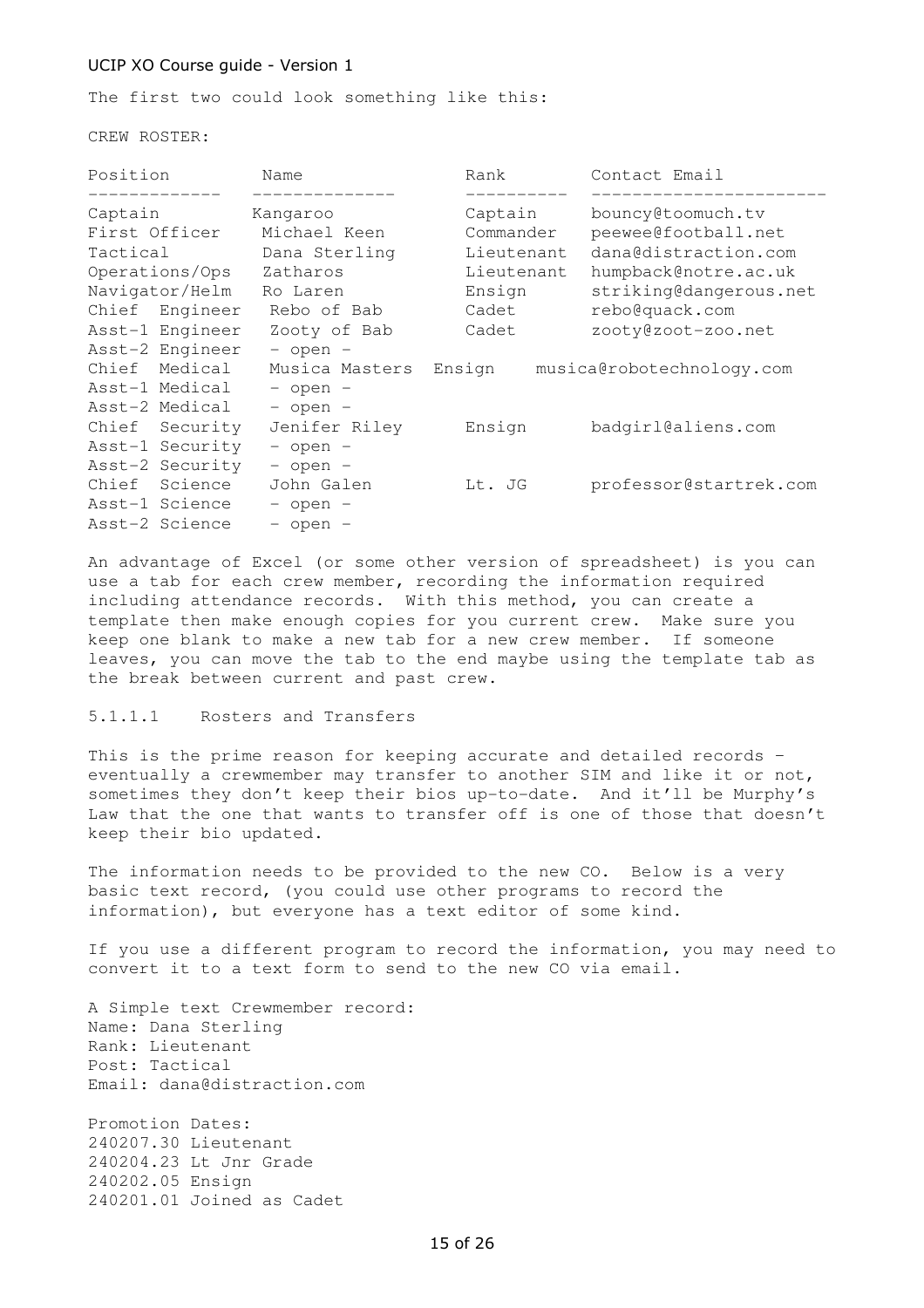Awards: 240207.23 Purple Heart 240207.02 Meritorious Service Medal 240203.12 Golden Shield Award 240202.19 Purple Heart

Academy Courses: Basic IRC Tactical Engineering Senior Officer Course

Attendance: Either a copy and paste of the spreadsheet, or a written summary based on the record of the crew member in question.

5.1.2 Accepting New Personnel

A simulation needs new people from time to time. If this process of adding new officers doesn't occur, eventually degradation will happen as each crewmember becomes either temporarily or permanently unable to attend anymore. So, it is vitally important to respond positively to new applications, assuming you're not receiving too many. Either the CO or XO can handle this process; which one will be a decision by the CO. Be sure that, if you're the one doing the personnel duty, your other-half is kept updated on happenings with personnel, and for the records, it is good practice to CC the command team list.

Sometimes you can not simply rely on applications from personnel as being your only source of incoming cadets. It is suggested that if you need crew that you go out and recruit your own people. Recruitment can be done in many ways, just keep in mind to be friendly with everyone you meet. As you recruit you represent UCIP.

How to accept a new recruit (step-by-step):

Send a "welcome" reply to the application. Simply hit "reply" to the application letter, in your email program, and be sure to replace the TO: header with the cadet's email address. (Your mailer may automatically choose to reply to the personnel officer that forwarded the application; they do not want your reply.) In this response, include:

- + That their application is accepted,
- + That they are assigned the post they requested, a different (eg. an assistant) post, or if they need to choose another (and list the ones that are available),
- + Note that their current rank is Cadet, and
- + Information about your simulation including a brief summary of current plot and the fact they need to attend the Academy's simulation-Guide course (and information about how to attend).
- + Give them info about the SIM, the URL of your website, how and where to find the channel in IRC.

Note also that your Divisional Director(s) may also wish to be CCed on cadet replies; please check this with them.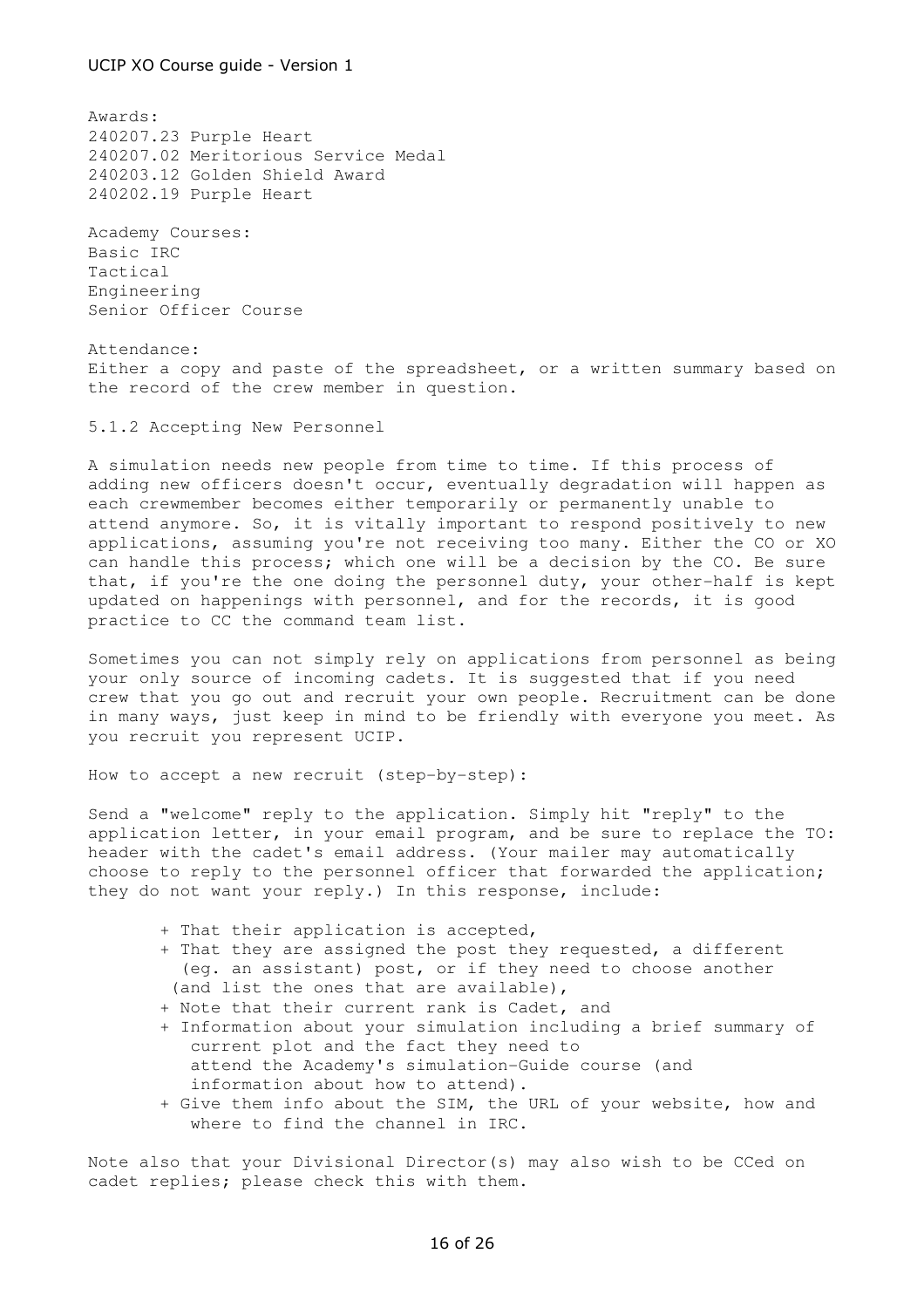Have the cadet attend 3 of your simulations (or produce 3 weeks of Email logs). At the end of their 3rd simulation-week, if they already finished their training (if they go to the Academy, you will receive a note when this happens), promote them to Ensign. Please note that a new member to UCIP can not be promoted to Ensign if they have not completed the Basic SIM guide course in the Academy

Some COs follow the rule that, when a Cadet turns Ensign on a simulation, that an email is sent to the entire crew officially welcoming them to the ship/starbase/SS unit/colony. You may wish to follow this as part of your procedure for initiating Cadets as part of your crew.

5.1.3 Accepting an existing UCIP officer (Transfers, New Characters)

Sometimes an existing UCIP officer wants to either drop their simming with another simulation and sim with you instead (or the other way around), or may decide to be on your simulation in addition to being on another simulation.

The procedure for both is simple:

Transfers:

The former case, dropping their character from the previous simulation, is called a transfer. Preferably, a member should use the online transfer form found on the UCIP website. Both the previous and next COs of the transfer will receive notice of the request.

When an officer of yours is transfer out, you should reply to the transfer request -- TO: the new CO, CC: your officer and the personnel officer forwarding the request, and including:

+ Your acceptance or rejection of the request (and give a reason as to why) + If accepted, details about the officer -- full name, rank, last

promotion date, and any other information. The more you can provide to the new CO the better.

(see 3.1.1.1 Rosters and Transfers)

When you are receiving a transfer, you reply confirming your acceptance or rejection of the transfer, and acknowledge receipt of the data from the previous CO.

Once both sides have confirmed the transfer, the member is officially a member of the new simulation. Be sure to note the addition to your next simulation report.

New Characters:

All new characters will start at a rank no higher than Ens/2Lt or Spec/LCpl. The rank of Cadet/Cfc/Pfc is issued to new members of the UCIP, who have not completed the basic Academy for their SIM format. A rank up to LtJg/1Lt or PO3/Cpl may be granted to UCIP members who have higher ranked characters, however, this is not a given right, this is subject to the COs discretion and simmer's completion of the relevant basic course to the type of SIM format. Characters from other groups may request a rank transfer from their previous group but this is subject to discretion of the Division Commander.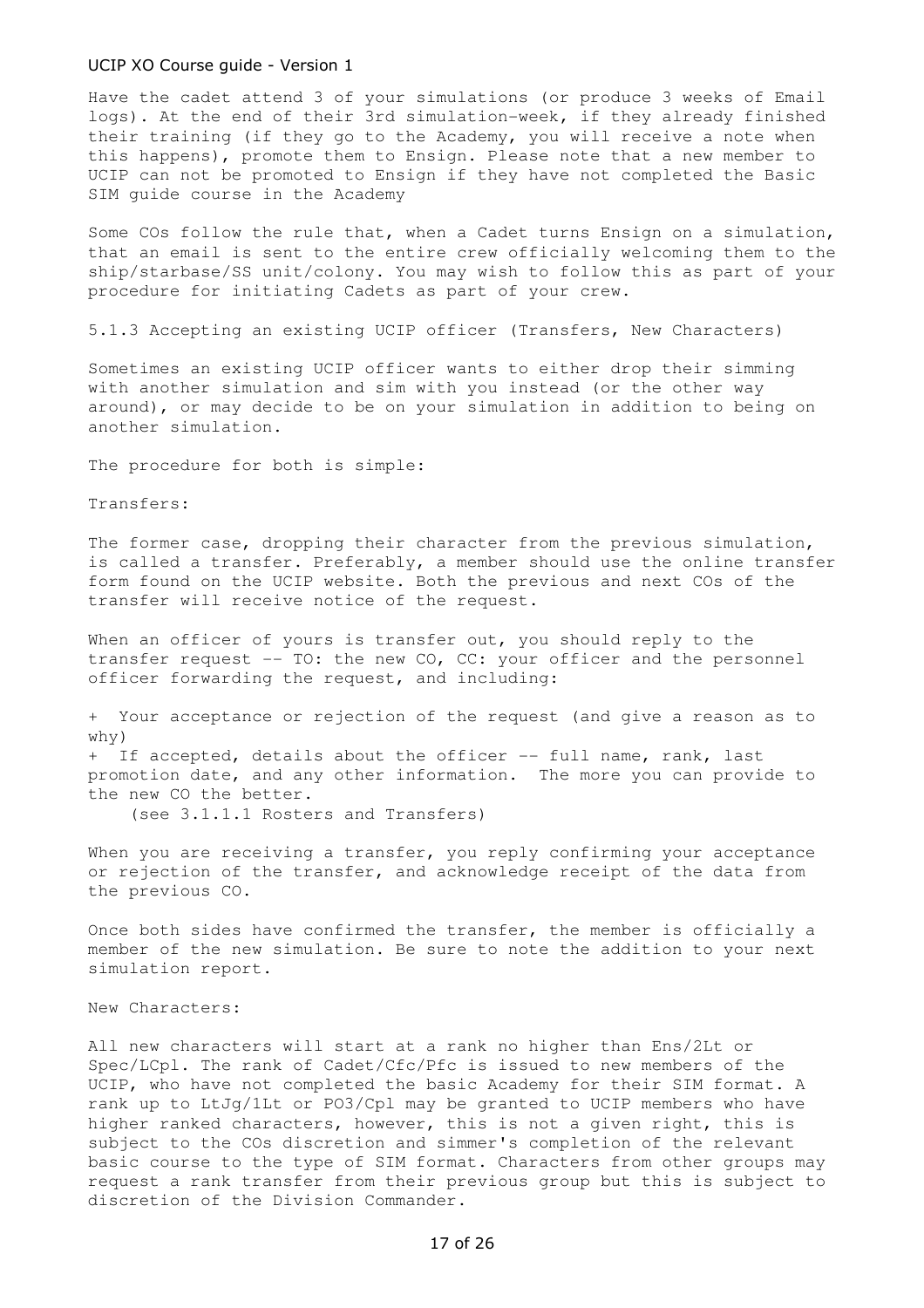In the latter case, creating a new character on your simulation, it is a simple matter of accepting the officer into your simulation. The new character must start at Ensign or equivalent -- they cannot use a rank they have already earned, as this is a new character. You may record their first attendance / log as their last-promoted date for consideration when they are promoted to LtJG (or equivalent).

Finally, note the roster change in your next simulation report for personnel to see.

Traps: when accepting an existing officer's new character, check that..

..that they are not using the same character on two (or more) simulations. This conflicts per the UCIP-Internet bylaws. If they already have that character on another simulation (and not transferring), and ask them to create a new one -- it will help add creativity to your simulation.

..that they are not on too many simulations. When this occurs, simming ability can be thinly stretched; it can take away from your simulation, and may prevent new members arriving if your ship is nearly full. Talk with your officer if you know they are on multiple simulations -- it may be wise to refuse, or observe their performance just in case.

5.2 Promotions:

5.2.1 Promotion of positions

When faced with crew leaving, especially at XO and Senior Officer level, be it for RL reasons a person no longer having the time to SIM, or be it for a transfer to another SIM. Always look INSIDE your own SIM first for a replacement, and do not be put off by a 'low' rank. I've seen COs look outside their SIM for these positions and when I questioned why not promote from within the SIM, I heard the answer 'they are not ready'.

They may not be ready at this moment in time, but give them a chance. You show not only to the officer in question that you have confidence in their potential, you also show the rest of your crew that you believe in them and their abilities. You show that you are prepared to train and invest time and effort in your own crew. Sometimes all a junior officer needs is a little push, be challenged or given the chance to show what her or she is capable of.

"To give an indication, I was assigned as IC XO on an email SIM 4 weeks into LtJg, when I had barely figured out what I was supposed to do as Chief Science. I didn't think I was ready. But the CO had seen the potential that was there and threw the challenge at me. I was given direction and clear orders IC and OOC hints as to what was expected and within a few weeks I started to grow into the position and the rest is history  $;-)$ . "

[Suzanna Blokpoel] (Division Director of Starfleet Nov 2400 - Feb 2402, Chief Commandant UCIP Academy)

Don't ever be put off by a low rank or someone being in an assistant position, I have seen several Cadets who started out in Assistant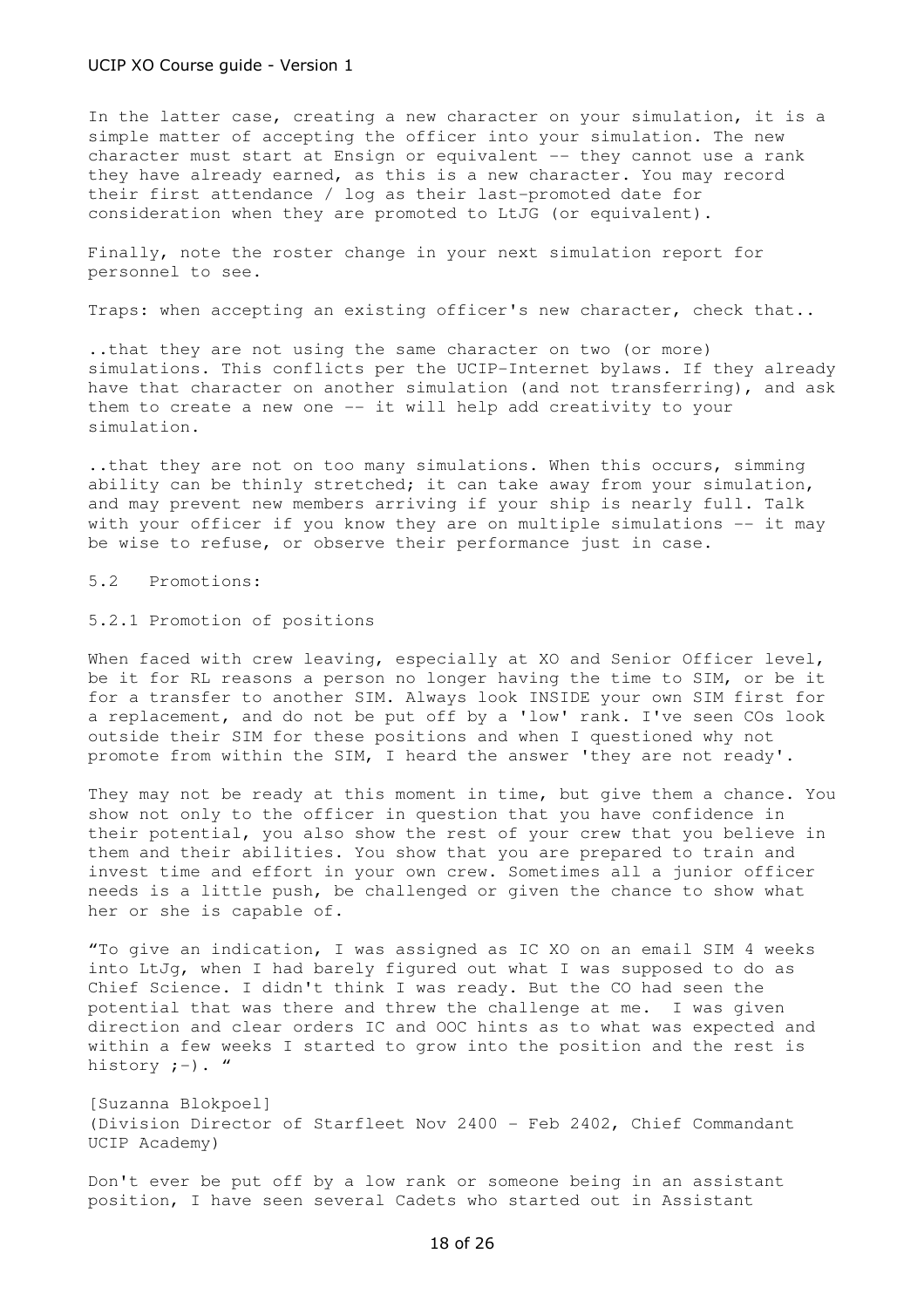Positions or Department Head positions go on over time to XO and CO positions.

If a Senior Officer leaves your SIM, assign an Assistant in an acting Capacity for a period of 4 weeks and give them a probationary period during this time. Advise them to take the Senior Officer course during that time and that you will review their performance during this time. You catch more than one bird with this stone, it solves your immediate problem of the vacancy in a key position. It sets a positive example to your crew and if it doesn't work out you will know within two weeks, and you have bought yourself some time to look at alternatives

# 5.2.2 Rank promotions

Promotions are relatively straightforward on most simulations. Once a crewmember has reached the minimum number of simulations, and has shown acceptable attendance and SIMming quality for their level, hold a promotion ceremony in which the officer is promoted. As a CO, you may make additional requirements to the minimums, eg. "A Lieutenant must show willingness to help newer officers before becoming LtCmdr."; these are at your discretion. We try to be friends with the crew, however promotions must reflect what you expect to see in the rank you are promoting that individual to. Even if the individual meets the basic requirements it is up to you to decide if they reflect what you believe a person of that rank should be.

Promotions on the minimums are for exceptional officers, if individuals are always promoted on the minimums there may not be a maturity progression over the period of time. Ranks reflect the maturity of an individual within the organization, it is a reward for acting as someone should who holds that rank. We are trying to mould the command generation which will follow us... so be careful how you promote, it is a serious matter.

Please remember that Cadets need to have completed the Academy before they can be promoted to Ensign.

In Email promotions and awards are \*always\* handled IC and in a log. The CO should post a log in which he/she 'physically' hands out the required pips and/or IC medals/ribbons \*individually\* to the officers involved. In Email, things only happen if it has been written out in a log. The officers on your crew work hard for their promotion and an IC ceremony is the least they deserve. As far as promotions and awards are concerned, it is nice to surprise your crew by promoting them IC in a log if the plot allows for it, before it is announced OOC in the SIM report.

The minimum time requirements for promotions can be found on various websites and in the Command guide. Below are some important points:

- (\*) All mentioned time periods are \*bare minimums\* only!
- (\*) All promotions will be considered on a character basis.
- (\*) All senior promotions (above LtCmdr) follows the promotion form which goes up through the chain of command, ending at the office of the respective Cmd level (either Subflt, Flt or President depending on the rank being requested). Command readiness, maturity, superior officers' opinion, need and SIM-ship position status are each reviewed. You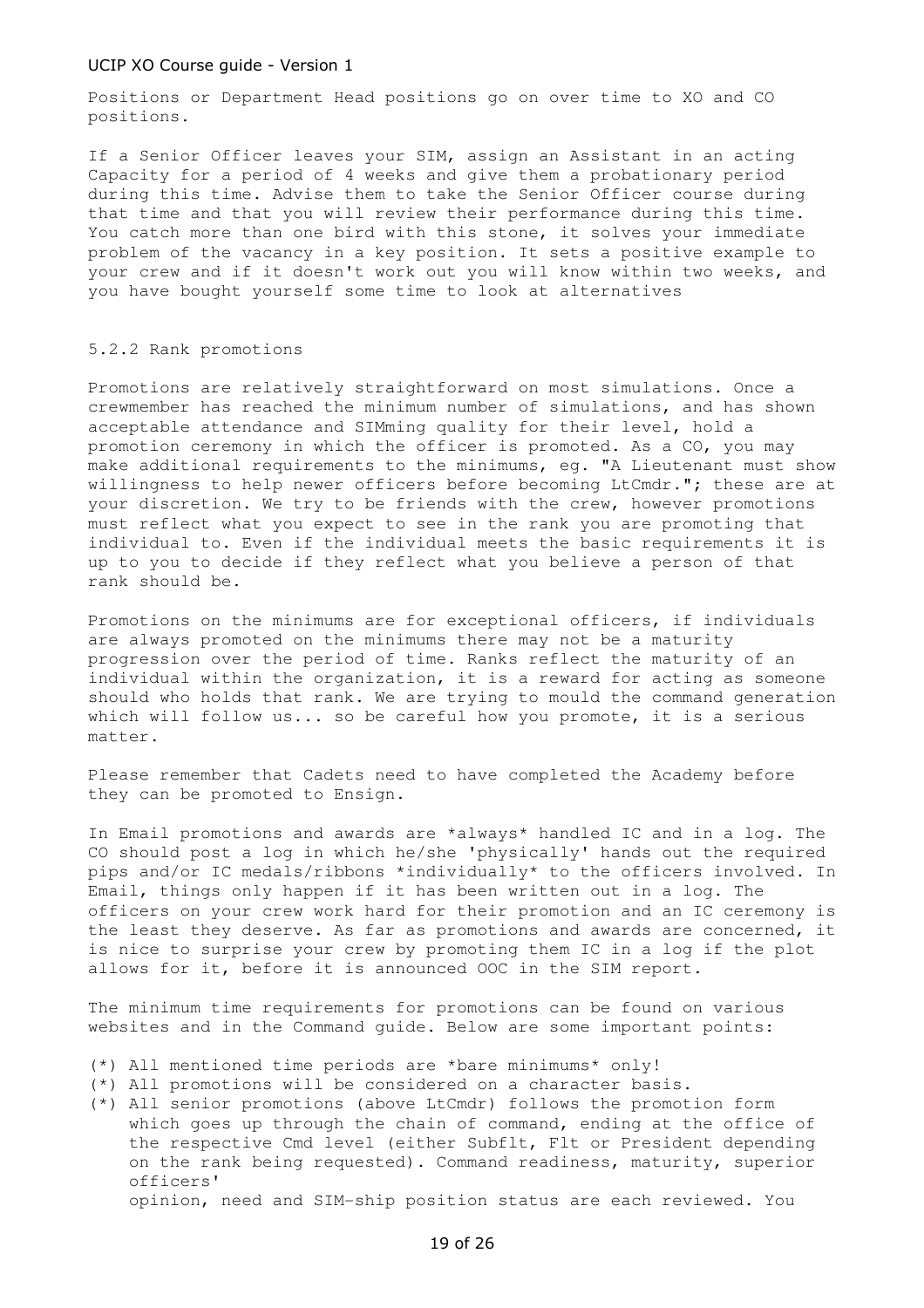need to use the Promotion Package to fill in the relevant form. It can be found at www.ucip.org/logistics. For Email SIMmers in Starfleet, also include 2 logs of the officer up for promotion, for review.

- (\*) In special circumstances and the approval of the Commander in Chief, Internet Division, certain promotions may avoid the Promotion Policies set limits.
- (\*) Where there are two requirements noted for the minimum time # length for promotion, namely SIMs and months, be aware that both conditions apply. In the case of email SIMs, the number of SIMs equates to the minimum number of logs.

Differences to the previous method: LtCmdr -> Cmdr promotions are now approved by the Section Manager (Subfleet CO) rather than going to the President.

Cmdr -> Captain are now approved by the respective Divisional Director (ie Starfleet Cmdr approves promotions to Captain within Starfleet ISD Division Director for the equivalent rank in ISD.)

# 5.2.3 Senior Promotion Form:

For Senior Promotions (above LtCmdr or equivalent) a special procedure and form is used, a copy of which can be found at www.ucip.org/logistics. This form goes up through the chain of command, ending at the office of the President (or other Cmdr as required).

Command readiness, maturity, superior officers' opinion, need and SIMship position status are each reviewed. The CO of the Officer in question, or XO/Section Manager if the Officer to be promoted is a CO, will initiate the procedure. (S) He will fill in the appropriate details and give comments on the performance of the officer to be promoted and a recommendation. The form is first sent to Logistics (logistics@ucip.org), who will then send it on to the Subfleet Cmdr if in SF or the Division Director in ISD. For Email SIMmers in Starfleet, include two logs for review. Each person should send a copy of the form to the person \*before\* and the person \*after\* them in the Chain of Command so verification of receipt, and action can be confirmed and traced back.

Final Report with Acceptance or Denial will be sent to all members in Chain from the approving officer, at the time of writing, have exact rank equivalents.

Please note that the senior promotion for is your opportunity to 'sell' the promotion up the Chain of Command. Elaborate as much as you can and give good reasons why you think the officer deserves a promotion as generally those further up the chain are very likely not to know the officer in question and you need to convince them that the promotion is justified.

# 5.3 Reports:

Running a simulation can seem like paper shuffling at times, but is quite helpful to you and other administrative volunteers. For you and your crew, it summarises the plot each week and your crew know how attendance is going, it also acts as a published reference into past attendance and a plot history. For email SIMs, the best plot summaries are when you summarise the logs for each crewmember in one sentence. That way it shows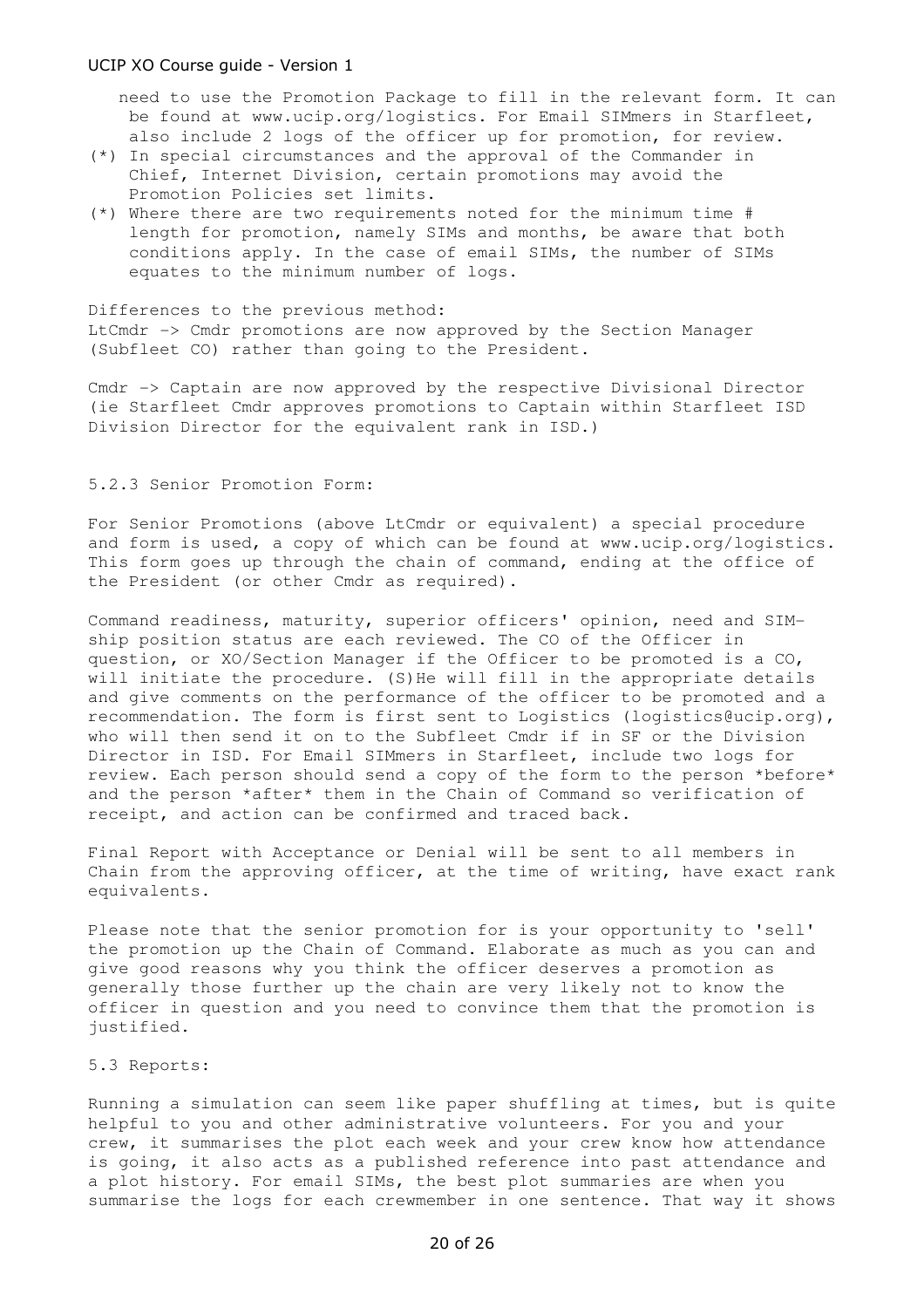that you have been paying attention to their logs and what is going on in the SIM. For your Divisional Director, it lets them know what's going in within their command. For personnel, the attendance and roster notes gives the information they need.

Some Section Managers include in their weekly or fortnightly report a list of the main items that should be included in the SIM report, and some like it in that order so that it's easier for them when it comes time for the Subfleet Report. All the information is in the same order in each of the reports so is easier to find.

The crew roster and attendance/log counts can be combined if you wish. It relays the same information while at the same time reducing the size of the report.

The main items for a simulation report are a plot summary, and adding to that the stardate, a list of attendance/logs-done, promotions or awards, and roster updates.

 Stardate/Week of logging it covers Plot summary (what happened in the simulation) Attendance for IRC simulations: Who attended Who was absent Guest simmers

 or Attendance for E-Mail simulations: Number of logs for each crew member Guests logging that week Promotions (if any) Awards (if any) Roster list & changes

CO's are free to add other information such as servers to use, and other information for their own crew.

Personnel recommends that simulation reports include a full roster in addition to changes made to it since the previous posting. This is a generally good idea, as it gives the crew an update on what is happening among their ranks. Do note that it is required that, when listing promotions, you must include (in whatever format you please):

 Name of officer The old rank The new rank Time they have held the previous rank (date of last promotion) Comments (optional)

Adding some comments as to what the officer has done to deserve this promotion is a good way to say thank you to the officer in question and encourages your other crew members to follow the example.

After this is written up, of course you have to send it. When emailing this, send it to your (sub)Fleet listserv and logistics as well as your crew.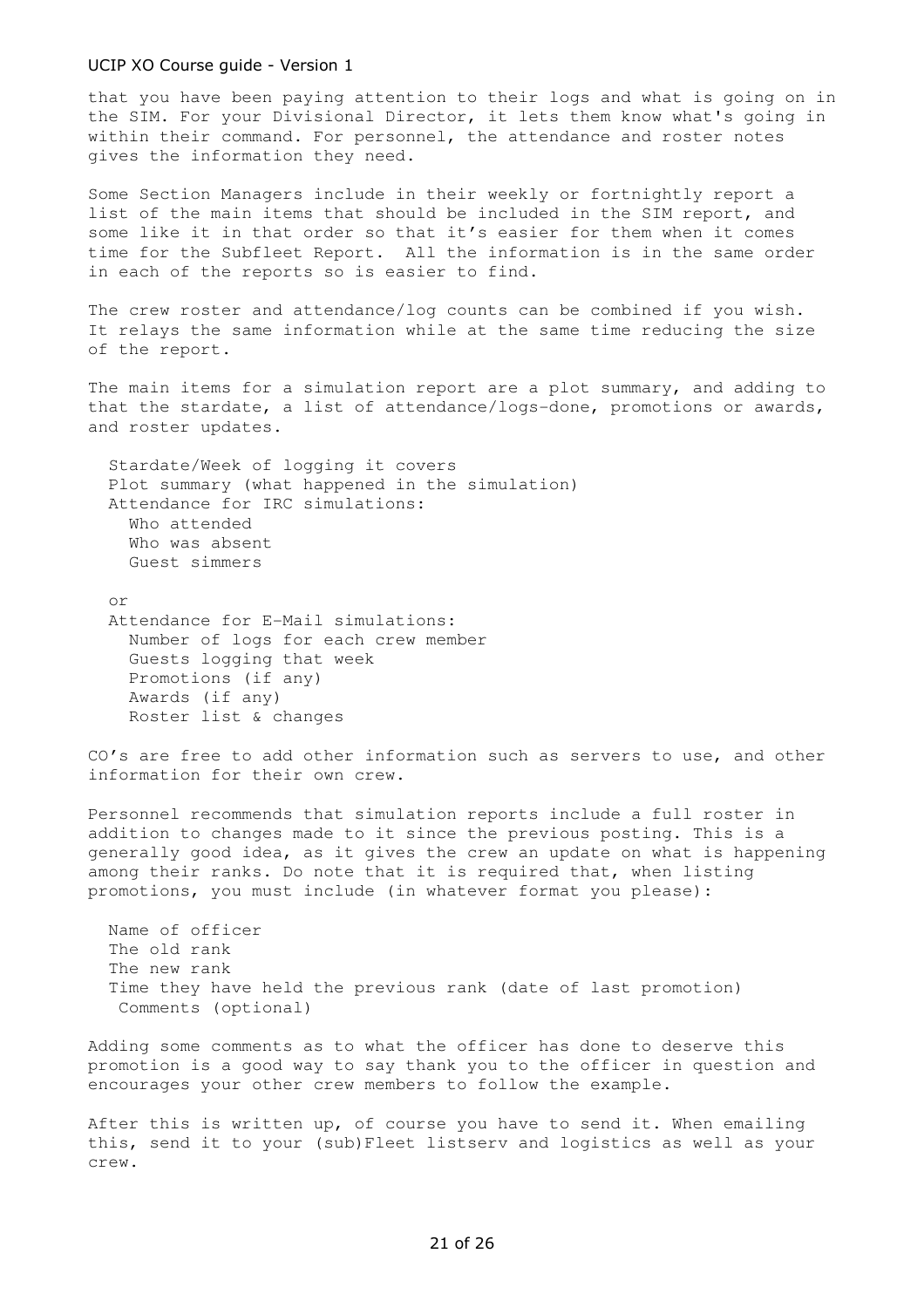Note, however, that in the case of Starfleet simulations, your direct superior may be the Section Manager relevant to your simulation, and so your reports should go to Subfleet listserv.

Example: on 240010.31, you're writing a simulation report for a Starfleet simulation in the Alpha Subfleet. You would send your report to:

 To: your crew CC: Fleet Report List

Example: on 240007.16, you're writing a simulation report for a Home Fleet simulation. You would send your report to:

 To: your crew CC: home-reports@ucip.org

5.3.4 Multiplatform Sims and Reports

The Multiplatform sim is one in which IRC and Email run side by side. The CO, XO and all Dept Heads are required to both log as well as attend sim, they act as the link that connects email and IRC simmers. From there, all assistants may choose to be either email or IRC. Each of these is represented by a 'shift' - Command Shift, required to attend IRC sim and put out 1 log a week, Alpha Shift, Required only to attend IRC Sim, Beta Shift, Log once a week.

Now, as a CO/XO of a simulation like this, there are a few things you must do to keep all parts able to work together. After the normal IRC SIM you must send a copy of the IRC SIM Log and must send a summery of the IRC SIM to your simulations list no later then 24 hours after SIM, this' so those on Beta Shift can log and stay caught up on events.

From: Captain Kangaroo to:enterprise@ ucip.org Subject: SD240901.13, USS Enterprise Sim Log

<CaptKangaroo>::hits the deck hard and pushs up::report!

<EnsOps>::pulls herself back to her station::sir, we've hit some kind of anomily, all systems appear to be draining

<LtHelm>sir, no response from helm

 As you can see above, each line is double spaced. This is because it makes it easier to read the log and pull out all the needed information.

From: Captain Kangaroo To:enterprise@ ucip.org Subject: SD240901.13, USS Enterprise SIM Summary

Enterprise encountered an unknown anomaly that stopped the ship in its tracks. Though there was no physical damage, all systems experienced a severe energy drain causing some systems not to function. Engineering along with Helm tackled the problem and worked together while Science and Ops scanned the anomaly and went through sensor scans to figure out what they'd hit. Security disseminated through the ship to help any wounded back to sickbay and get those trapped in lifts, jefferies tubes, etc out.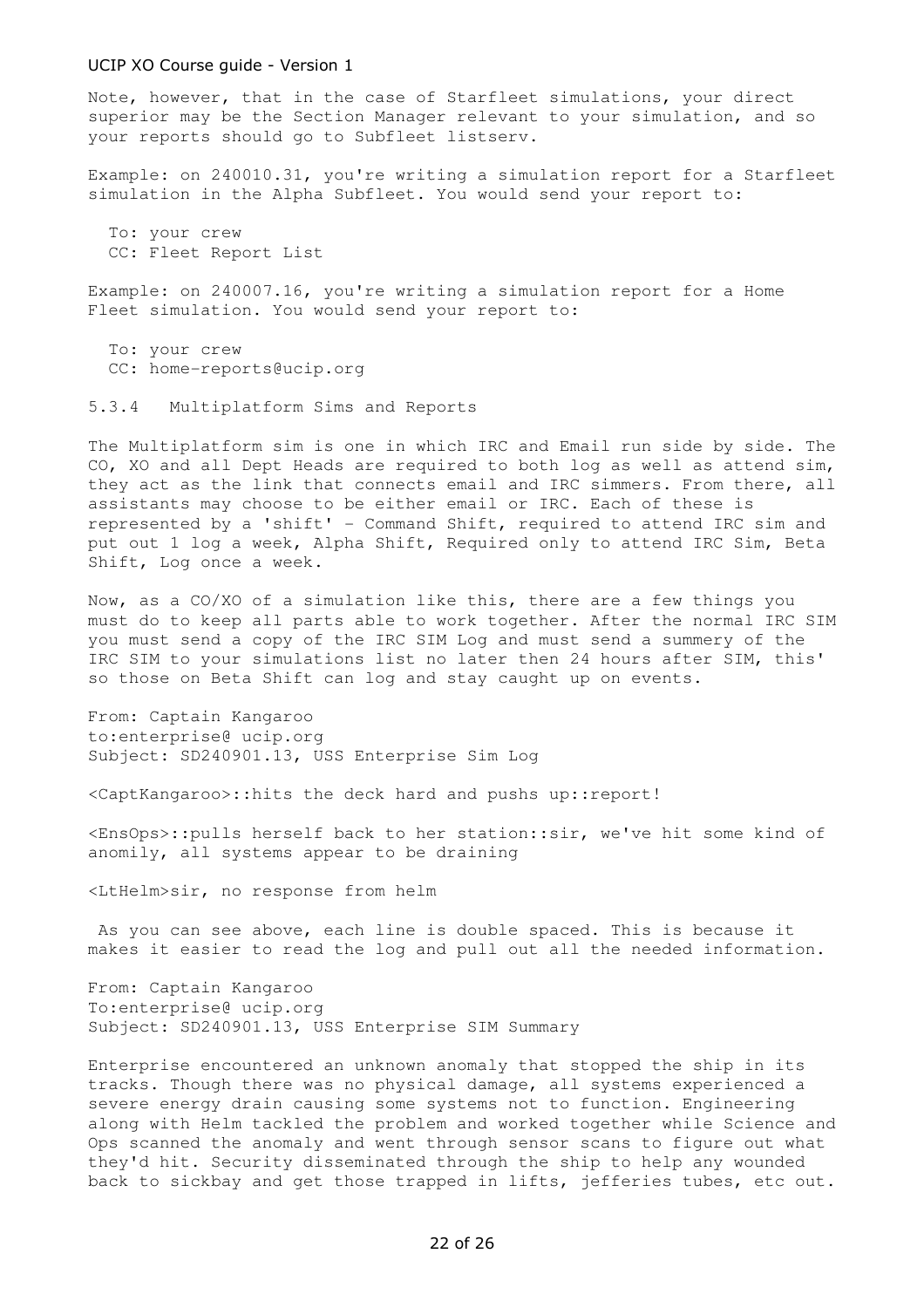Above, the summery includes not only key points, but also what orders each department received. This can allow for logs to start fast from the Beta Shift simmers and help find where they would be faster.

How you record the information in your report is up to you, one possible way is as follows. It also shows a very thorough summary.

5.4 Resigning/Taking a permanent CO position

It's not often that the command of a simulation changes hands, but it's important that such transitions are smoothly handled. A CO resignation should be sent to the Section Commander. Section Commanders then appoint an ACO. Please note that in email SIMs the CO will either have to write him/herself out of the plot IC or the new ACO will have to do that.

Here is a checklist of things a resigning Captain should transfer to their successor:

+ An up-to-date roster list.

- + Last-promotion dates for all officers of rank Ensign and above.
- + Information about current cadets if they have gone to the Academy, and the number of simulations attended thus far.
- + Access to the simulation's website, or a copy of the website files if giving access is not reasonable. (sometimes the site may be maintained by a crew member
- + If you can arrange the transfer of Listserv ownership, Sim Menu control to

the new CO. If it's not practical the Subfleet CO can arrange this.

After this information is turned over, the new Captain should be ready to select a First Officer. In an ideal case, the Second Officer, or simply the next most experienced member of the simulation, will qualify and be willing to take the position. Per the bylaws, though, no one person may have two Command-level positions within UCIP. If your favourite candidate is already a Captain or First Officer of another simulation, you must choose someone else, or look to other SIMs for a willing and capable candidate.

All COs and XOs are on the captain's list. When the ACO selects an AXO, (s)he should send an email to the captains list to inform everyone of the change of command. If there is a CO change, the Section Manager should send a message over the appointments list to inform everyone of the change of command so that the Academy, Logistics and Personnel knows. At the same time letting the Database team know so that the SIM menu and listserve can be transferred to the new CO.

Handling all of this quickly is the easiest way to make the transition between COs with as little disruption to the simulation. If this will be you in the near future, then good luck, and may Great Bird of the Galaxy have mercy on your soul...

5.4.1 Assigning/taking an Acting-CO position As a Captain:

It is rare that anyone who becomes a Commanding Officer will never miss a simulation while they are the CO. And when they do, they should give notice to the XO at the very least. It is inappropriate to miss that step except when it can not be helped (ie: the computer completely crashed, you had to take a family member to the hospital, you are in the hospital,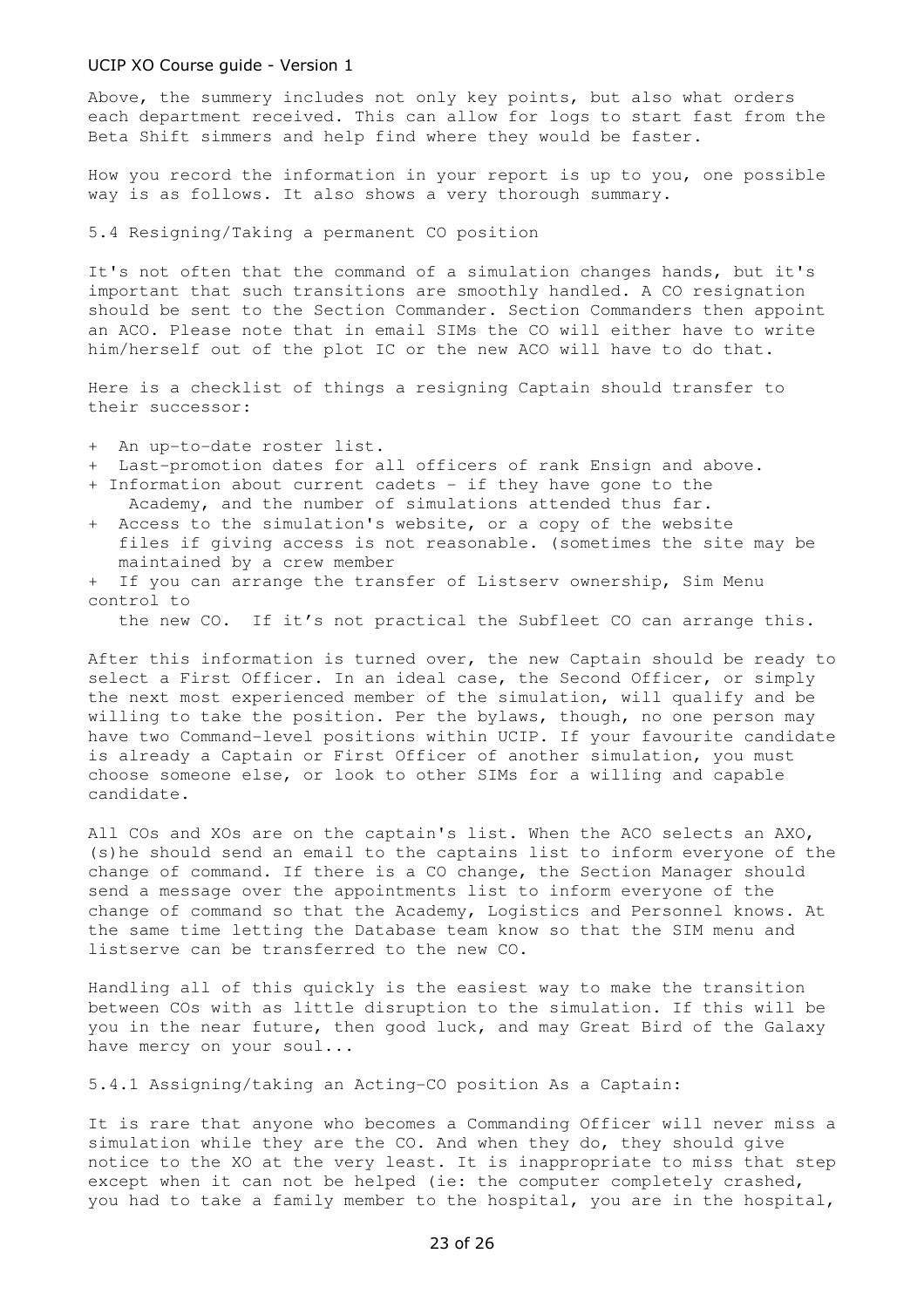etc.). Giving notice to all of your crew is also required with a brief note of who is left in charge . If you require your crew to notify you if they are going to miss a simulation, it is not optional to notify them in the same way as required of them, unless it was an emergency. During the CXO's leave, the XO, is assigned as ACO, or if they can not make it, the Second Officer is assigned to take command of the simulation. They are given the mission briefing, where to take the simulation (i.e. your goal for the simulation, if any), and instructions for making the simulation report. It is also a good idea to request a log of the simulation which you missed so that you are totally informed and capable of running the next simulation.

XOs, be warned about assigning an acting-XO; many times this temporary assignment creates reluctance with the officer to go back to their normal duty. To avoid this sort of situation, select a "second officer" who you know to be capable of being an Acting First Officer; then, try to only assign them this post unless the plot would really warrant it, eg. away missions. On the other hand, an extended absence (3 or more simulations) warrants a formal AXO post.

5.4.2 First Officer as ACO:

In IRC:

When taking over for your Captain, you should endeavor to run the simulation as smoothly as your Captain would, from its beginning to its end. This means adapting his/her habits, such as the order in which you prepare for the simulation (calling for attention and giving the mission statement), carrying it through its mission, and cleaning up after it (bringing crew to attention, asking for comments, dismissing, and doing the Sim Report).

The officer who was put in charge of the Sim must follow the plot as ordered by the CO and make all efforts to accomplish that goal. Unless specified by the CO no drastic changes may happen to the ship and the plot may not be altered beyond the COs directives.

If a mission has not already been selected for you, be sure to make one that does not interfere with the simulation's ongoing plot. A holosimulation is often a good idea, as it discredits any deaths and damage incurred during that week's simulation.

As said in the previous section, avoid formally assigning an Acting- XO unless the situation warrants it, as it is best to keep other crew at their normal posts during a one- or two-week absence of the CO.

In Email:

When taking over for your Captain, you should endeavour to run the plot as smoothly as your Captain would. If the leave of absence is a short one and expected, then run the plot assuming the CO is still actively IC onboard, speaking for the CO as his/her character, as and when required. If the leave of absence is unexpected or for a longer period (more then 2 weeks), then it would be better to have the CO in sickbay, temporarily off duty or off the ship, which ever fits best in the current plot line, and the XO running the plot as ACO until the situation is sorted out.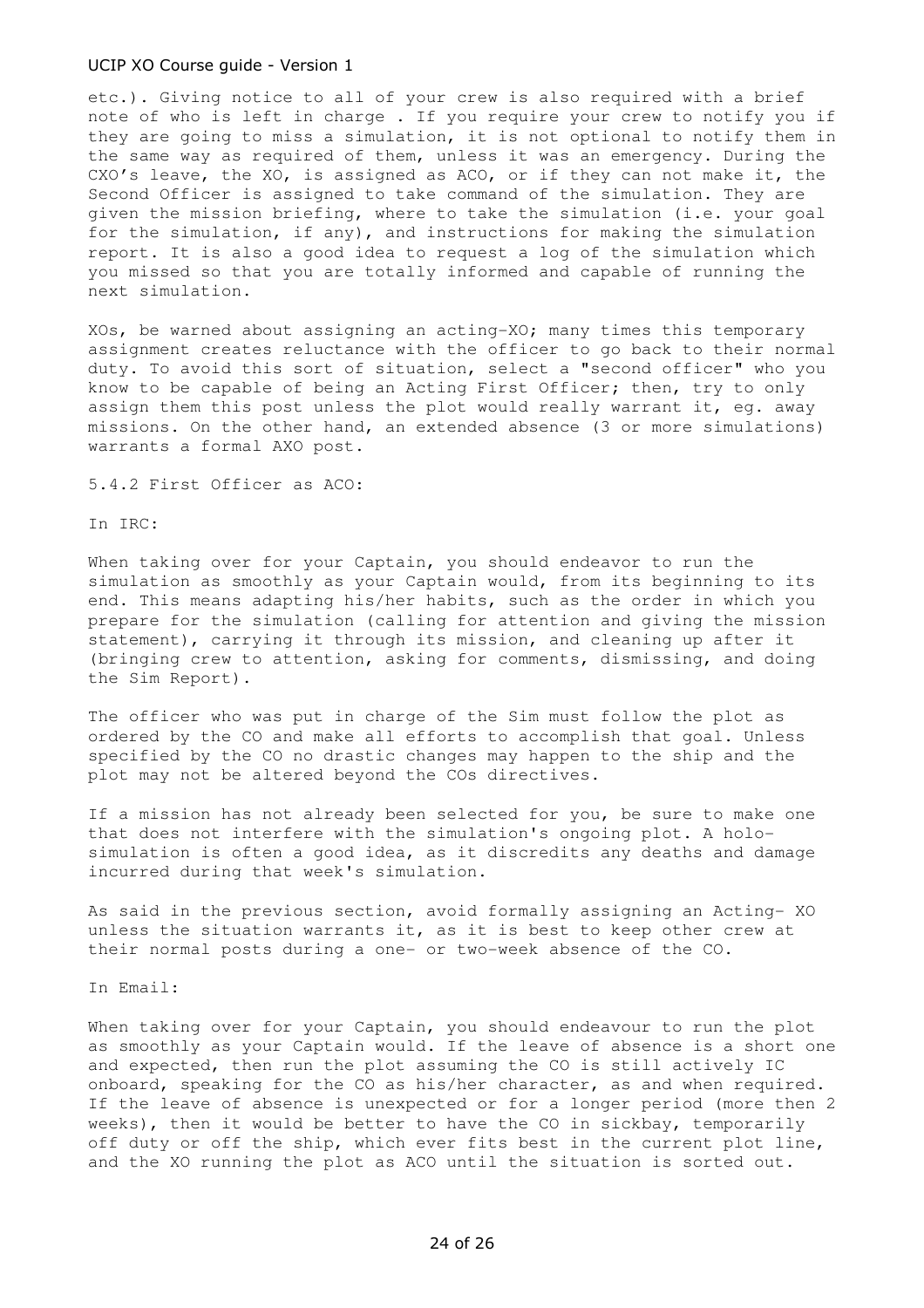In both cases (IRC/Email), the XO is responsible for the OOC duties like welcoming cadets and doing the SIM report during the entire absence of the CO. Be sure to keep in touch with your Section Manager in cases like this, they will be able to provide you with OOC advice as and when you need it.

5.5 Mission Briefings/Plot Starters: Creating

Mission Briefings/Plot Starters are an essential part of commanding, although you can and should allow and encourage other crew to develop plots to run you as CO have the final say in what plots run when. They can be plots that run for two – three weeks (IRC) or months even.

While some like to plan plots out well in advance and have most of the details prepared, others like to prepare an outline with some simple goals and let the crew fill it in and be willing to adapt what you have to what the crew adds to it.. Adaptability.

There will be some plots which need to go a certain way and need to be steered to the appropriate goal 'markers' you've set down.

Some Ideas to Consider when Creating your plot:

Types: Exploration, Scientific, Tactical, Rescue

Advanced Plot Creation:

Some Cos/Xos who have the knowledge, choose to use literary devices in their creation of plots..

Plot Elements:-

Symbols: (Examples)

- Red, to foreshadow rage and revenge. Red walls, the red beams, the red collars of the men

Darkness, to symbolize despair and isolation. The dark Ship, the dark station, the darkness of the nebula.

Bright light, to symbolize hope. Bright lights appear when the station is restored with power. A bright beam of light appears when the Jem'Hedar fighter bay is opened. The flickering lights cease to flicker and becomer brighter

Aphorisms:

A tersely phrased statement of a truth or opinion; an adage. A brief statement of a principle.

## Cliches:

A trite or overused expression or idea

#### Anachronisms:

The representation of someone as existing or something as happening in other than chronological, proper, or historical order.